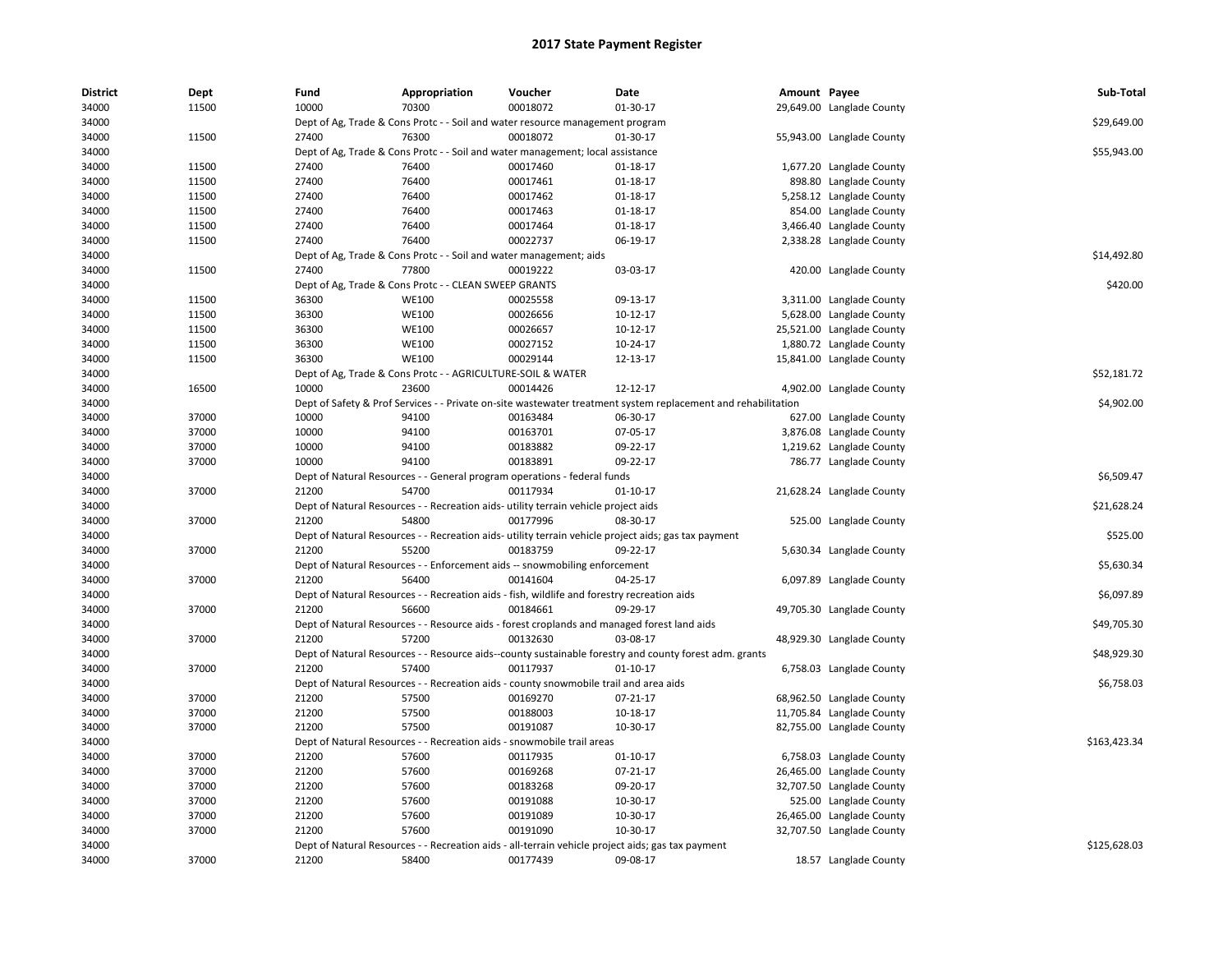| <b>District</b> | Dept  | Fund  | Appropriation                                                                       | Voucher  | Date     | Amount Payee |                            | Sub-Total      |
|-----------------|-------|-------|-------------------------------------------------------------------------------------|----------|----------|--------------|----------------------------|----------------|
| 34000           |       |       | Dept of Natural Resources - - Resource aids -- payment in lieu of taxes; federal    |          |          |              |                            | \$18.57        |
| 34000           | 37000 | 21200 | 66300                                                                               | 00127457 | 02-13-17 |              | 27,522.88 Langlade County  |                |
| 34000           |       |       | Dept of Natural Resources - - Environmental aids - lake protection                  |          |          |              |                            | \$27,522.88    |
| 34000           | 37000 | 36300 | TA100                                                                               | 00201750 | 12-14-17 |              | 76,169.00 Langlade County  |                |
| 34000           |       |       | Dept of Natural Resources - - LAND ACQUISITION                                      |          |          |              |                            | \$76,169.00    |
| 34000           | 39500 | 21100 | 16800                                                                               | 00107224 | 04-21-17 |              | 69,578.00 Langlade County  |                |
| 34000           |       |       | WI Dept of Transportation - - Elderly and disabled county aids, state funds         |          |          |              |                            | \$69,578.00    |
| 34000           | 39500 | 21100 | 17000                                                                               | 00088045 | 02-23-17 |              | 2,414.61 Langlade County   |                |
| 34000           |       |       | WI Dept of Transportation - - County forest road aids, state funds                  |          |          |              |                            | \$2,414.61     |
| 34000           | 39500 | 21100 | 19000                                                                               | 00065430 | 01-03-17 |              | 141,791.57 Langlade County |                |
| 34000           | 39500 | 21100 | 19000                                                                               | 00133979 | 07-03-17 |              | 283,583.14 Langlade County |                |
| 34000           | 39500 | 21100 | 19000                                                                               | 00169245 | 10-02-17 |              | 141,791.58 Langlade County |                |
| 34000           |       |       | WI Dept of Transportation - - Transportation aids to counties, state funds          |          |          |              |                            | \$567,166.29   |
| 34000           | 39500 | 21100 | 27800                                                                               | 00144675 | 07-24-17 |              | 24,120.99 Langlade County  |                |
| 34000           | 39500 | 21100 | 27800                                                                               | 00200768 | 12-13-17 |              | 3,461.08 Langlade County   |                |
| 34000           |       |       | WI Dept of Transportation - - Local roads improvement program, state funds          |          |          |              |                            | \$27,582.07    |
| 34000           | 39500 | 21100 | 36300                                                                               | 00070472 | 01-03-17 |              | 60.00 Langlade County      |                |
| 34000           | 39500 | 21100 | 36300                                                                               | 00105413 | 04-12-17 |              | 23.00 Langlade County      |                |
| 34000           | 39500 | 21100 | 36300                                                                               | 00084546 | 02-09-17 |              | 30.00 Langlade County      |                |
| 34000           | 39500 | 21100 | 36300                                                                               | 00139057 | 06-30-17 |              | 21.00 Langlade County      |                |
| 34000           | 39500 | 21100 | 36300                                                                               | 00162556 | 09-07-17 |              | 10.00 Langlade County      |                |
| 34000           |       |       | WI Dept of Transportation - - State highway rehabilitation, state funds             |          |          |              |                            | \$144.00       |
| 34000           | 39500 | 21100 | 36500                                                                               | 00081067 | 02-01-17 |              | 730.27 Langlade County     |                |
| 34000           | 39500 | 21100 | 36500                                                                               | 00080950 | 01-31-17 |              | (326.62) Langlade County   |                |
| 34000           | 39500 | 21100 | 36500                                                                               | 00099046 | 03-21-17 |              | 210.00 Langlade County     |                |
| 34000           | 39500 | 21100 | 36500                                                                               | 00099807 | 03-23-17 |              | 210.00 Langlade County     |                |
| 34000           | 39500 | 21100 | 36500                                                                               | 00108105 | 04-19-17 |              | 162.00 Langlade County     |                |
| 34000           | 39500 | 21100 | 36500                                                                               | 00116468 | 05-12-17 |              | 162.00 Langlade County     |                |
| 34000           | 39500 | 21100 | 36500                                                                               | 00150865 | 08-04-17 |              | 1,663.42 Langlade County   |                |
| 34000           | 39500 | 21100 | 36500                                                                               | 00152049 | 08-08-17 |              | 162.00 Langlade County     |                |
| 34000           | 39500 | 21100 | 36500                                                                               | 00158683 | 08-28-17 |              | 162.00 Langlade County     |                |
| 34000           | 39500 | 21100 | 36500                                                                               | 00171281 | 09-26-17 |              | 162.00 Langlade County     |                |
| 34000           | 39500 | 21100 | 36500                                                                               | 00183055 | 10-24-17 |              | 162.00 Langlade County     |                |
| 34000           |       |       | WI Dept of Transportation - - Highway system management and operations, state funds |          |          |              |                            | \$3,459.07     |
| 34000           | 39500 | 21100 | 36800                                                                               | 00094255 | 03-14-17 |              | 26,077.24 Langlade County  |                |
| 34000           | 39500 | 21100 | 36800                                                                               | 00080950 | 01-31-17 |              | 165,602.33 Langlade County |                |
| 34000           | 39500 | 21100 | 36800                                                                               | 00099046 | 03-21-17 |              | 112,710.42 Langlade County |                |
| 34000           | 39500 | 21100 | 36800                                                                               | 00099807 | 03-23-17 |              | 110,958.92 Langlade County |                |
| 34000           | 39500 | 21100 | 36800                                                                               | 00108105 | 04-19-17 |              | 106,833.44 Langlade County |                |
| 34000           | 39500 | 21100 | 36800                                                                               | 00116468 | 05-12-17 |              | 101,341.67 Langlade County |                |
| 34000           | 39500 | 21100 | 36800                                                                               | 00150865 | 08-04-17 |              | 57,934.64 Langlade County  |                |
| 34000           | 39500 | 21100 | 36800                                                                               | 00152049 | 08-08-17 |              | 86,131.78 Langlade County  |                |
| 34000           | 39500 | 21100 | 36800                                                                               | 00158683 | 08-28-17 |              | 45,548.48 Langlade County  |                |
| 34000           | 39500 | 21100 | 36800                                                                               | 00171281 | 09-26-17 |              | 55,978.06 Langlade County  |                |
| 34000           | 39500 | 21100 | 36800                                                                               | 00180693 | 10-17-17 |              | 54,753.30 Langlade County  |                |
| 34000           | 39500 | 21100 | 36800                                                                               | 00183055 | 10-24-17 |              | 34,210.42 Langlade County  |                |
| 34000           | 39500 | 21100 | 36800                                                                               | 00196918 | 12-01-17 |              | 52,469.60 Langlade County  |                |
| 34000           | 39500 | 21100 | 36800                                                                               | 00198994 | 12-07-17 |              | 764.17 Langlade County     |                |
| 34000           |       |       | WI Dept of Transportation - - Routine maintenance activities, state funds           |          |          |              |                            | \$1,011,314.47 |
| 34000           | 39500 | 21100 | 38000                                                                               | 00108105 | 04-19-17 |              | 304.07 Langlade County     |                |
| 34000           | 39500 | 21100 | 38000                                                                               | 00150865 | 08-04-17 |              | 61,318.68 Langlade County  |                |
| 34000           | 39500 | 21100 | 38000                                                                               | 00152049 | 08-08-17 |              | 7,160.19 Langlade County   |                |
|                 |       |       |                                                                                     |          |          |              |                            |                |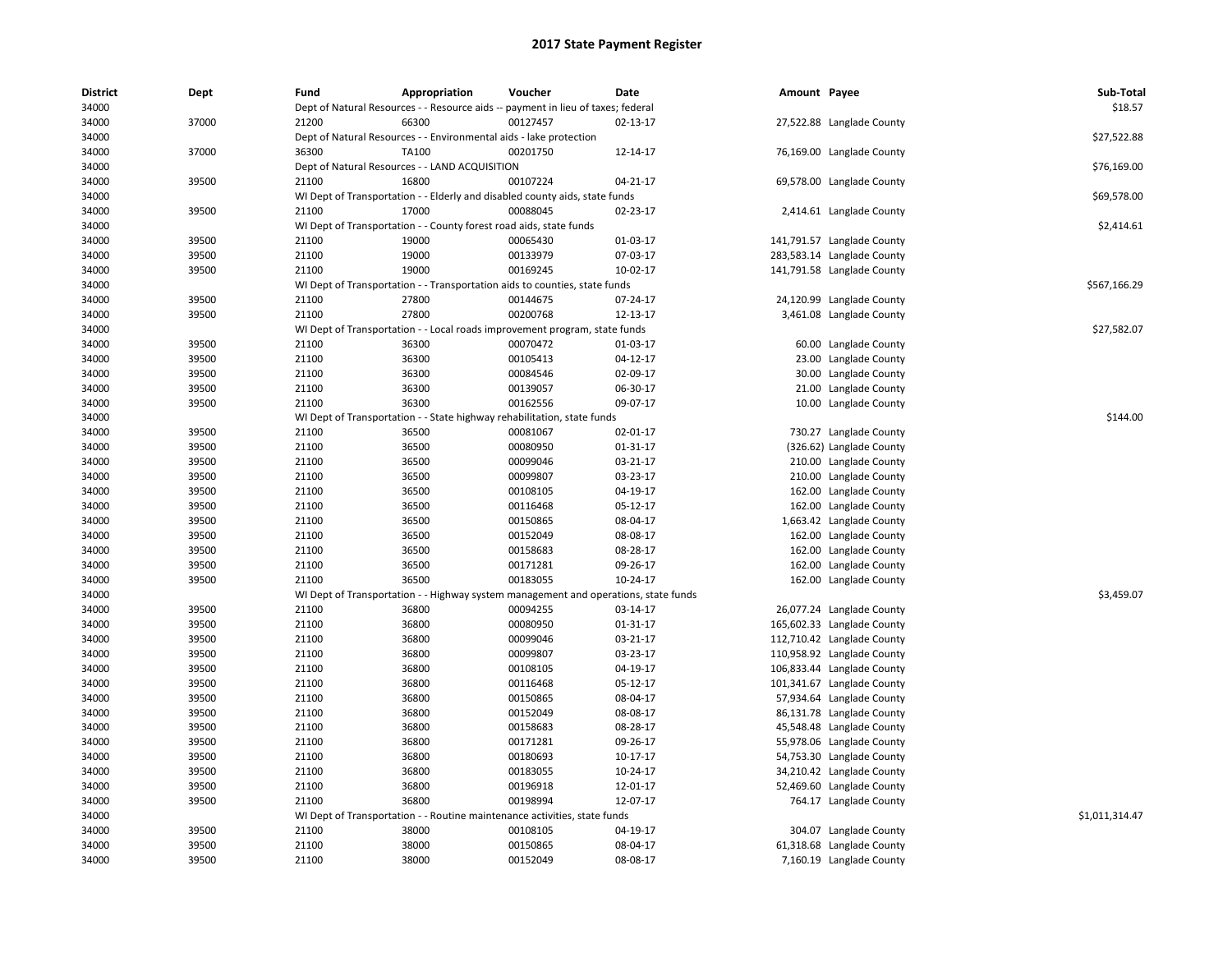| <b>District</b> | Dept  | Fund  | Appropriation                                                                | Voucher  | Date                                                                                                    | Amount Payee |                           | Sub-Total    |
|-----------------|-------|-------|------------------------------------------------------------------------------|----------|---------------------------------------------------------------------------------------------------------|--------------|---------------------------|--------------|
| 34000           | 39500 | 21100 | 38000                                                                        | 00158683 | 08-28-17                                                                                                |              | 67,268.92 Langlade County |              |
| 34000           | 39500 | 21100 | 38000                                                                        | 00171281 | 09-26-17                                                                                                |              | 86,992.77 Langlade County |              |
| 34000           | 39500 | 21100 | 38000                                                                        | 00183055 | 10-24-17                                                                                                |              | 48,571.13 Langlade County |              |
| 34000           |       |       | WI Dept of Transportation - - Routine maintenance activities, federal funds  |          |                                                                                                         |              |                           | \$271,615.76 |
| 34000           | 39500 | 21100 | 38500                                                                        | 00081067 | 02-01-17                                                                                                |              | 2,921.06 Langlade County  |              |
| 34000           |       |       |                                                                              |          | WI Dept of Transportation - - Highway system management and operations, federal funds                   |              |                           | \$2,921.06   |
| 34000           | 41000 | 10000 | 11600                                                                        | 00168051 | 11-07-17                                                                                                |              | 7,469.14 Langlade County  |              |
| 34000           |       |       |                                                                              |          | Department of Corrections - - Reimbursing counties for probation, extended supervision and parole holds |              |                           | \$7,469.14   |
| 34000           | 43500 | 10000 | 15000                                                                        | 00118501 | 04-07-17                                                                                                |              | 82.80 Langlade County     |              |
| 34000           | 43500 | 10000 | 15000                                                                        | 00118509 | 04-03-17                                                                                                |              | 80.45 Langlade County     |              |
| 34000           | 43500 | 10000 | 15000                                                                        | 00118511 | 04-03-17                                                                                                |              | 606.66 Langlade County    |              |
| 34000           | 43500 | 10000 | 15000                                                                        | 00118549 | 04-14-17                                                                                                |              | 419.54 Langlade County    |              |
| 34000           | 43500 | 10000 | 15000                                                                        | 00134680 | 06-12-17                                                                                                |              | 177.36 Langlade County    |              |
| 34000           | 43500 | 10000 | 15000                                                                        | 00136527 | 06-16-17                                                                                                |              | 22.47 Langlade County     |              |
| 34000           | 43500 | 10000 | 15000                                                                        | 00136965 | 07-14-17                                                                                                |              | 186.30 Langlade County    |              |
| 34000           | 43500 | 10000 | 15000                                                                        | 00138641 | 06-27-17                                                                                                |              | 212.72 Langlade County    |              |
| 34000           | 43500 | 10000 | 15000                                                                        | 00138642 | 07-07-17                                                                                                |              | 44.62 Langlade County     |              |
| 34000           | 43500 | 10000 | 15000                                                                        | 00144935 | 08-11-17                                                                                                |              | 447.35 Langlade County    |              |
| 34000           | 43500 | 10000 | 15000                                                                        | 00151693 | 08-30-17                                                                                                |              | 798.54 Langlade County    |              |
| 34000           | 43500 | 10000 | 15000                                                                        | 00151706 | 09-15-17                                                                                                |              | 47.02 Langlade County     |              |
| 34000           | 43500 | 10000 | 15000                                                                        | 00154271 | 09-15-17                                                                                                |              | 430.00 Langlade County    |              |
| 34000           |       |       | Department of Health Services - - Federal project aids                       |          |                                                                                                         |              |                           | \$3,555.83   |
| 34000           | 43500 | 10000 | 00000                                                                        | 90708    | 01-02-17                                                                                                |              | 3,887.00 Langlade County  |              |
| 34000           | 43500 | 10000 | 00000                                                                        | 90710    | 02-01-17                                                                                                |              | 6,311.00 Langlade County  |              |
| 34000           | 43500 | 10000 | 00000                                                                        | 90711    | 03-01-17                                                                                                |              | 8,206.00 Langlade County  |              |
| 34000           | 43500 | 10000 | 00000                                                                        | 90715    | 05-01-17                                                                                                |              | 5,710.00 Langlade County  |              |
| 34000           | 43500 | 10000 | 00000                                                                        | 90716    | 06-01-17                                                                                                |              | 4,281.00 Langlade County  |              |
| 34000           | 43500 | 10000 | 00000                                                                        | 90800    | 07-01-17                                                                                                |              | 5,377.00 Langlade County  |              |
| 34000           | 43500 | 10000 | 00000                                                                        | 90801    | 08-01-17                                                                                                |              | 11,641.00 Langlade County |              |
| 34000           | 43500 | 10000 | 00000                                                                        | 90802    | 09-01-17                                                                                                |              | 8,554.00 Langlade County  |              |
| 34000           | 43500 | 10000 | 00000                                                                        | 90805    | 10-02-17                                                                                                |              | 3,283.00 Langlade County  |              |
| 34000           | 43500 | 10000 | 00000                                                                        | 90806    | 11-01-17                                                                                                |              | 6,194.00 Langlade County  |              |
| 34000           | 43500 | 10000 | 00000                                                                        | 90807    | 12-01-17                                                                                                |              | 721.00 Langlade County    |              |
| 34000           | 43500 | 10000 | 00000                                                                        | 90713    | 04-01-17                                                                                                |              | 7,873.00 Langlade County  |              |
| 34000           |       |       | Department of Health Services - - State/Federal Aids                         |          |                                                                                                         |              |                           | \$72,038.00  |
| 34000           | 45500 | 10000 | 20200                                                                        | 00025491 | 03-16-17                                                                                                |              | 1,263.94 Langlade County  |              |
| 34000           | 45500 | 10000 | 20200                                                                        | 00038869 | 12-12-17                                                                                                |              | 902.81 Langlade County    |              |
| 34000           |       |       | Department of Justice - - Officer training reimbursement                     |          |                                                                                                         |              |                           | \$2,166.75   |
| 34000           | 45500 | 10000 | 22100                                                                        | 00035917 | 10-13-17                                                                                                |              | 1,340.00 Langlade County  |              |
| 34000           |       |       | Department of Justice - - Crime laboratories; deoxyribonucleic acid analysis |          |                                                                                                         |              |                           | \$1,340.00   |
| 34000           | 45500 | 10000 | 22600                                                                        | 00022014 | $01 - 12 - 17$                                                                                          |              | 22,529.51 Langlade County |              |
| 34000           |       |       | Department of Justice - - County law enforcement services                    |          |                                                                                                         |              |                           | \$22,529.51  |
| 34000           | 45500 | 10000 | 23100                                                                        | 00025491 | 03-16-17                                                                                                |              | 1,034.56 Langlade County  |              |
| 34000           | 45500 | 10000 | 23100                                                                        | 00038425 | 12-06-17                                                                                                |              | 4,640.00 Langlade County  |              |
| 34000           |       |       | Department of Justice - - Law enforcement training fund, local assistance    |          |                                                                                                         |              |                           | \$5,674.56   |
| 34000           | 45500 | 10000 | 53200                                                                        | 00024967 | 03-03-17                                                                                                |              | 7,487.81 Langlade County  |              |
| 34000           | 45500 | 10000 | 53200                                                                        | 00031712 | 07-20-17                                                                                                |              | 6,674.33 Langlade County  |              |
| 34000           |       |       |                                                                              |          | Department of Justice - - Crime victim and witness assistance surcharge, general services               |              |                           | \$14,162.14  |
| 34000           | 46500 | 10000 | 30800                                                                        | 00021626 | 02-06-17                                                                                                |              | 533.90 Langlade County    |              |
| 34000           |       |       | Department of Military Affairs - - Emergency response equipment              |          |                                                                                                         |              |                           | \$533.90     |
| 34000           | 46500 | 10000 | 34200                                                                        | 00030319 | 08-11-17                                                                                                |              | 526.57 Langlade County    |              |
| 34000           | 46500 | 10000 | 34200                                                                        | 00030729 | 08-23-17                                                                                                |              | 16,727.68 Langlade County |              |
|                 |       |       |                                                                              |          |                                                                                                         |              |                           |              |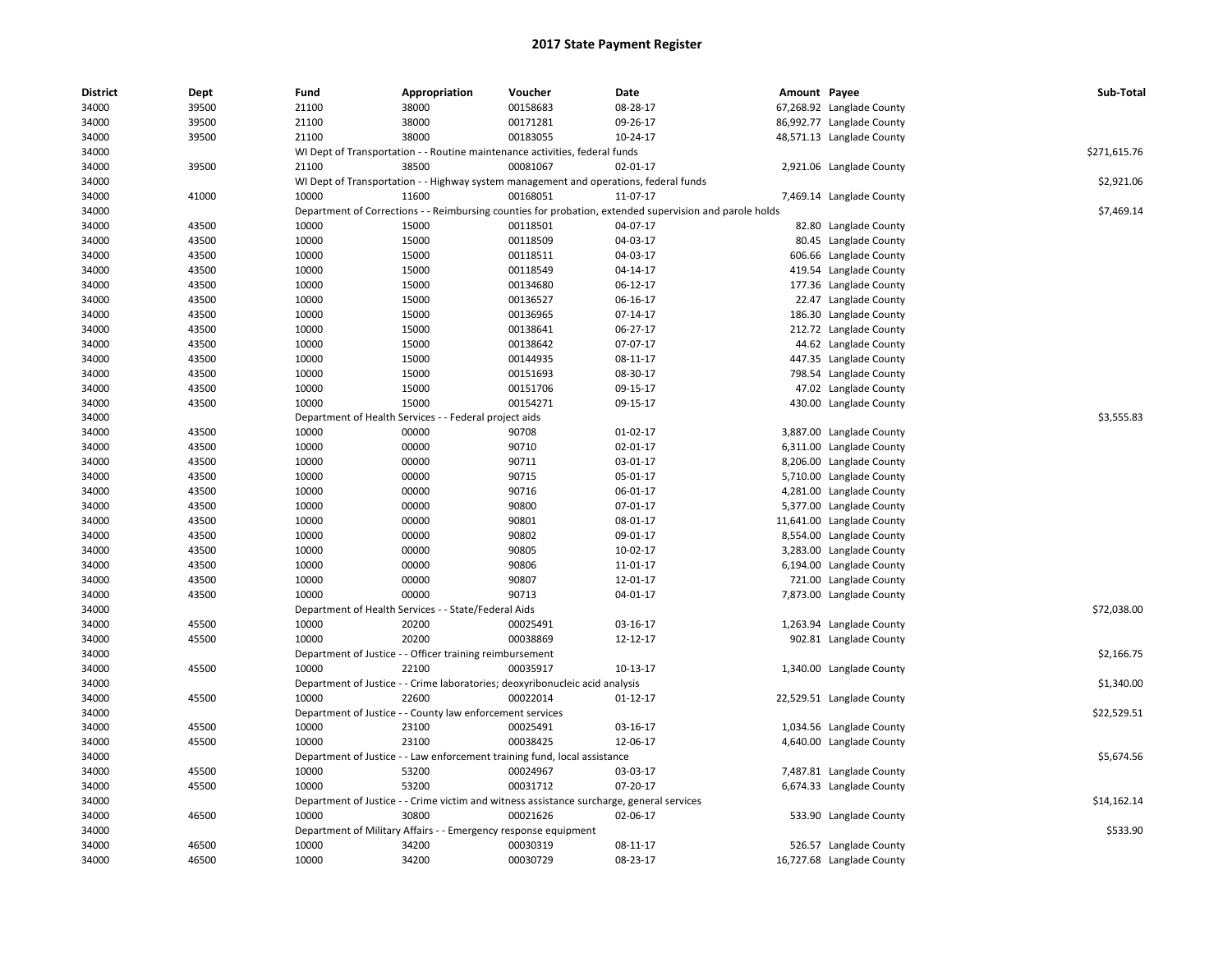| <b>District</b> | Dept  | Fund                                         | Appropriation                                                    | Voucher                                     | Date                                                                                           | Amount Payee |                            | Sub-Total      |
|-----------------|-------|----------------------------------------------|------------------------------------------------------------------|---------------------------------------------|------------------------------------------------------------------------------------------------|--------------|----------------------------|----------------|
| 34000           |       |                                              | Department of Military Affairs - - Federal aid, local assistance |                                             |                                                                                                |              |                            | \$17,254.25    |
| 34000           | 46500 | 27200                                        | 36400                                                            | 00027687                                    | 06-14-17                                                                                       |              | 3,837.35 Langlade County   |                |
| 34000           |       |                                              |                                                                  |                                             | Department of Military Affairs - - Division of emergency management; petroleum inspection fund |              |                            | \$3,837.35     |
| 34000           | 48500 | 15200                                        | 12700                                                            | 00024201                                    | 01-24-17                                                                                       |              | 712.51 Langlade County     |                |
| 34000           | 48500 | 15200                                        | 12700                                                            | 00031958                                    | 06-29-17                                                                                       |              | 137.49 Langlade County     |                |
| 34000           |       |                                              | Department of Veterans Affairs - - Grants to counties            |                                             |                                                                                                |              |                            | \$850.00       |
| 34000           | 48500 | 58200                                        | 26700                                                            | 00024201                                    | 01-24-17                                                                                       |              | 3,206.32 Langlade County   |                |
| 34000           | 48500 | 58200                                        | 26700                                                            | 00031958                                    | 06-29-17                                                                                       |              | 618.68 Langlade County     |                |
| 34000           |       |                                              | Department of Veterans Affairs - - County grants                 |                                             |                                                                                                |              |                            | \$3,825.00     |
| 34000           | 48500 | 58200                                        | 28000                                                            | 00037712                                    | 10-25-17                                                                                       |              | 2,727.94 Langlade County   |                |
| 34000           |       |                                              | Department of Veterans Affairs - - Transportation payment        |                                             |                                                                                                |              |                            | \$2,727.94     |
| 34000           | 48500 | 58300                                        | 37000                                                            | 00024201                                    | 01-24-17                                                                                       |              | 3,206.32 Langlade County   |                |
| 34000           | 48500 | 58300                                        | 37000                                                            | 00031958                                    | 06-29-17                                                                                       |              | 618.68 Langlade County     |                |
| 34000           |       |                                              | Department of Veterans Affairs - - County grants                 |                                             |                                                                                                |              |                            | \$3,825.00     |
| 34000           | 50500 | 10000                                        | 14200                                                            | 00051969                                    | 06-08-17                                                                                       |              | 56,000.00 Langlade County  |                |
| 34000           | 50500 | 10000                                        | 14200                                                            | 00066686                                    | 12-15-17                                                                                       |              | 56,000.00 Langlade County  |                |
| 34000           |       | Department of Administration - - Federal aid |                                                                  |                                             |                                                                                                |              |                            | \$112,000.00   |
| 34000           | 50500 | 10000                                        | 15500                                                            | 00040178                                    | 01-18-17                                                                                       |              | 9,938.34 Langlade County   |                |
| 34000           | 50500 | 10000                                        | 15500                                                            | 00043755                                    | 03-01-17                                                                                       |              | 6,869.49 Langlade County   |                |
| 34000           | 50500 | 10000                                        | 15500                                                            | 00046137                                    | 03-29-17                                                                                       |              | 4,356.99 Langlade County   |                |
| 34000           | 50500 | 10000                                        | 15500                                                            | 00050389                                    | 05-16-17                                                                                       |              | 6,182.42 Langlade County   |                |
| 34000           | 50500 | 10000                                        | 15500                                                            | 00051830                                    | 05-31-17                                                                                       |              | 1,961.30 Langlade County   |                |
| 34000           | 50500 | 10000                                        | 15500                                                            | 00053074                                    | 06-15-17                                                                                       |              | 1,770.95 Langlade County   |                |
| 34000           | 50500 | 10000                                        | 15500                                                            | 00055750                                    | 07-17-17                                                                                       |              | 4,059.85 Langlade County   |                |
| 34000           | 50500 | 10000                                        | 15500                                                            | 00057863                                    | 08-15-17                                                                                       |              | 3,467.72 Langlade County   |                |
| 34000           | 50500 | 10000                                        | 15500                                                            | 00061477                                    | 09-29-17                                                                                       |              |                            |                |
|                 |       |                                              |                                                                  |                                             |                                                                                                |              | 2,333.31 Langlade County   | \$40.940.37    |
| 34000           | 50500 | Department of Administration<br>10000        | 74300                                                            | - Federal aid; local assistance<br>00042296 |                                                                                                |              |                            |                |
| 34000           |       |                                              |                                                                  |                                             | 02-17-17                                                                                       |              | 46,046.00 Langlade County  |                |
| 34000           | 50500 | 10000                                        | 74300                                                            | 00043889                                    | 03-13-17                                                                                       |              | 33,352.00 Langlade County  |                |
| 34000           | 50500 | 10000                                        | 74300                                                            | 00046649                                    | 04-11-17                                                                                       |              | 64,211.00 Langlade County  |                |
| 34000           | 50500 | 10000                                        | 74300                                                            | 00047585                                    | 04-19-17                                                                                       |              | 88,201.00 Langlade County  |                |
| 34000           | 50500 | 10000                                        | 74300                                                            | 00047620                                    | 04-19-17                                                                                       |              | 66,362.00 Langlade County  |                |
| 34000           | 50500 | 10000                                        | 74300                                                            | 00052266                                    | 06-08-17                                                                                       |              | 112,979.00 Langlade County |                |
| 34000           | 50500 | 10000                                        | 74300                                                            | 00053571                                    | 06-22-17                                                                                       |              | 86,729.00 Langlade County  |                |
| 34000           | 50500 | 10000                                        | 74300                                                            | 00054472                                    | 07-07-17                                                                                       |              | 126,538.00 Langlade County |                |
| 34000           | 50500 | 10000                                        | 74300                                                            | 00054918                                    | 07-11-17                                                                                       |              | 83,881.00 Langlade County  |                |
| 34000           | 50500 | 10000                                        | 74300                                                            | 00057308                                    | 08-14-17                                                                                       |              | 105,243.00 Langlade County |                |
| 34000           | 50500 | 10000                                        | 74300                                                            | 00062281                                    | 10-13-17                                                                                       |              | 134,455.00 Langlade County |                |
| 34000           | 50500 | 10000                                        | 74300                                                            | 00062282                                    | 10-13-17                                                                                       |              | 20,018.00 Langlade County  |                |
| 34000           | 50500 | 10000                                        | 74300                                                            | 00064561                                    | 11-10-17                                                                                       |              | 55,957.00 Langlade County  |                |
| 34000           | 50500 | 10000                                        | 74300                                                            | 00066879                                    | 12-08-17                                                                                       |              | 14,937.00 Langlade County  |                |
| 34000           | 50500 | 10000                                        | 74300                                                            | 00068146                                    | 12-27-17                                                                                       |              | 16,166.00 Langlade County  |                |
| 34000           |       |                                              | Department of Administration - - Federal aid; local assistance   |                                             |                                                                                                |              |                            | \$1,055,075.00 |
| 34000           | 50500 | 23500                                        | 37100                                                            | 00040178                                    | 01-18-17                                                                                       |              | 1,346.13 Langlade County   |                |
| 34000           | 50500 | 23500                                        | 37100                                                            | 00043755                                    | 03-01-17                                                                                       |              | 4,356.36 Langlade County   |                |
| 34000           | 50500 | 23500                                        | 37100                                                            | 00046137                                    | 03-29-17                                                                                       |              | 1,766.91 Langlade County   |                |
| 34000           | 50500 | 23500                                        | 37100                                                            | 00050389                                    | 05-16-17                                                                                       |              | 2,700.72 Langlade County   |                |
| 34000           | 50500 | 23500                                        | 37100                                                            | 00051830                                    | 05-31-17                                                                                       |              | 2,735.50 Langlade County   |                |
| 34000           | 50500 | 23500                                        | 37100                                                            | 00053074                                    | 06-15-17                                                                                       |              | 1,988.53 Langlade County   |                |
| 34000           | 50500 | 23500                                        | 37100                                                            | 00055750                                    | 07-17-17                                                                                       |              | 1,634.90 Langlade County   |                |
| 34000           | 50500 | 23500                                        | 37100                                                            | 00057863                                    | 08-15-17                                                                                       |              | 774.73 Langlade County     |                |
| 34000           | 50500 | 23500                                        | 37100                                                            | 00061477                                    | 09-29-17                                                                                       |              | 2,818.03 Langlade County   |                |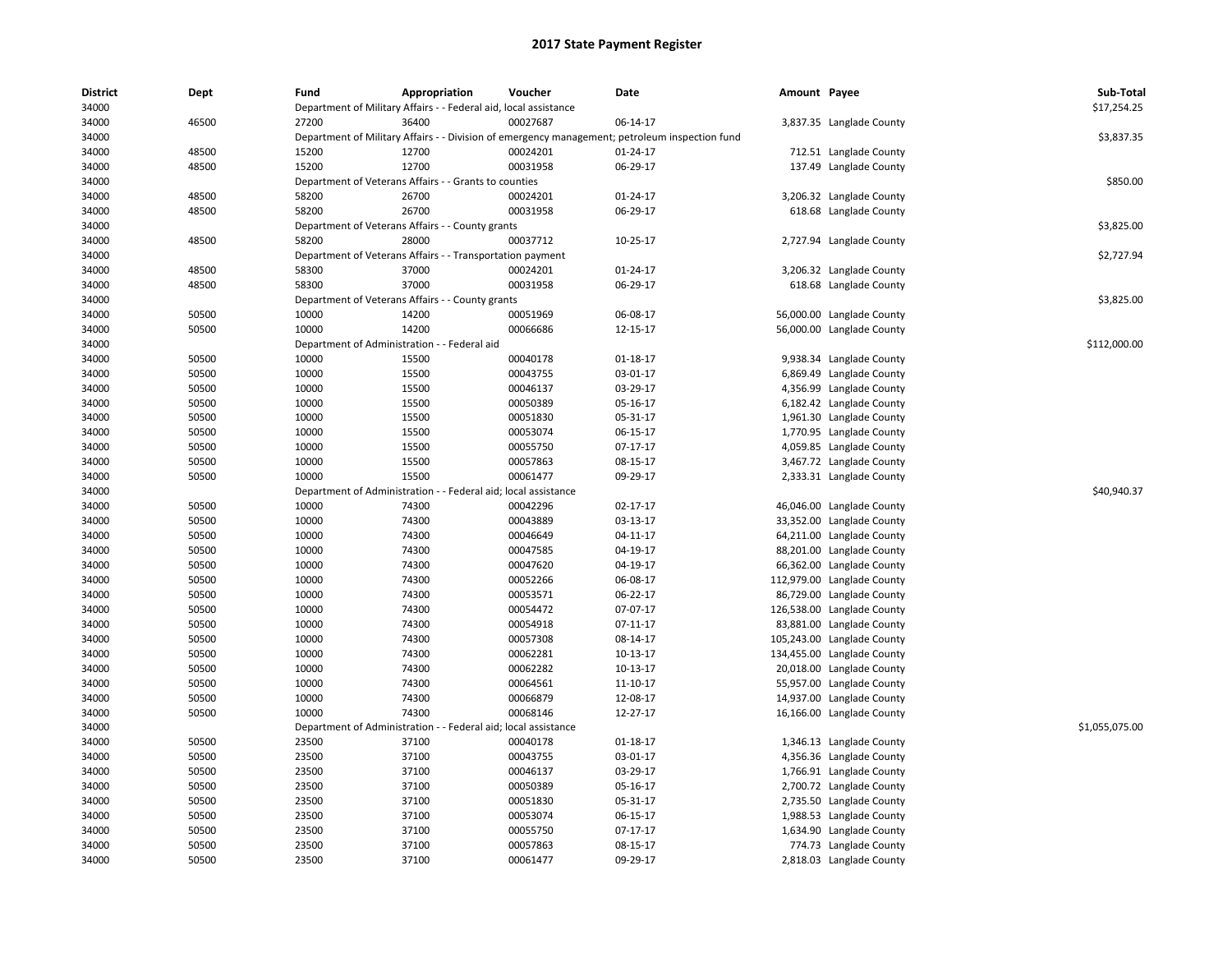| <b>District</b> | Dept  | Fund                                                        | Appropriation                                                         | Voucher                                                                          | <b>Date</b> | Amount Payee |                              | Sub-Total      |
|-----------------|-------|-------------------------------------------------------------|-----------------------------------------------------------------------|----------------------------------------------------------------------------------|-------------|--------------|------------------------------|----------------|
| 34000           | 50500 | 23500                                                       | 37100                                                                 | 00062826                                                                         | 10-17-17    |              | 865.91 Langlade County       |                |
| 34000           | 50500 | 23500                                                       | 37100                                                                 | 00063995                                                                         | 10-31-17    |              | 7,427.47 Langlade County     |                |
| 34000           |       |                                                             | Department of Administration - - Low-income assistance grants         |                                                                                  |             |              |                              | \$28,415.19    |
| 34000           | 50500 | 26900                                                       | 16600                                                                 | 00041095                                                                         | 02-07-17    |              | 1,000.00 Langlade County     |                |
| 34000           | 50500 | 26900                                                       | 16600                                                                 | 00042971                                                                         | 02-21-17    |              | 65,128.00 Langlade County    |                |
| 34000           | 50500 | 26900                                                       | 16600                                                                 | 00049587                                                                         | 05-12-17    |              | 25,000.00 Langlade County    |                |
| 34000           | 50500 | 26900                                                       | 16600                                                                 | 00062612                                                                         | 10-18-17    |              | 25,000.00 Langlade County    |                |
| 34000           |       | Department of Administration - - Land                       |                                                                       | \$116,128.00                                                                     |             |              |                              |                |
| 34000           | 51000 | 10000                                                       | 12000                                                                 | 00000260                                                                         | $01-13-17$  |              | 3,613.36 Langlade County     |                |
| 34000           |       | Elections Commission - - Recount fees                       |                                                                       |                                                                                  |             |              |                              | \$3,613.36     |
| 34000           | 83500 | 10000                                                       | 10500                                                                 | 00021086                                                                         | 07-24-17    |              | 104,168.66 Langlade County   |                |
| 34000           | 83500 | 10000                                                       | 10500                                                                 | 00024107                                                                         | 11-20-17    |              | 590,289.05 Langlade County   |                |
| 34000           |       |                                                             |                                                                       | Shared Revenue and Tax Relief - - County and municipal aid account               |             |              |                              | \$694,457.71   |
| 34000           | 83500 | 10000                                                       | 10900                                                                 | 00017348                                                                         | 07-24-17    |              | 11,843.00 Langlade County    |                |
| 34000           |       |                                                             | Shared Revenue and Tax Relief - - State aid; tax exempt property      |                                                                                  |             |              |                              | \$11,843.00    |
| 34000           | 83500 | 10000                                                       | 11000                                                                 | 00021086                                                                         | 07-24-17    |              | 4,391.89 Langlade County     |                |
| 34000           | 83500 | 10000                                                       | 11000                                                                 | 00024107                                                                         | 11-20-17    |              | 25,241.33 Langlade County    |                |
| 34000           |       |                                                             | Shared Revenue and Tax Relief - - Public utility distribution account |                                                                                  |             |              |                              | \$29,633.22    |
| 34000           | 83500 | 10000                                                       | 30200                                                                 | 00020110                                                                         | 07-24-17    |              | 690,498.54 Langlade County   |                |
| 34000           | 83500 | 10000                                                       | 30200                                                                 | 00022155                                                                         | 07-24-17    |              | 2,429,918.06 Langlade County |                |
| 34000           |       |                                                             |                                                                       | Shared Revenue and Tax Relief - - School levy tax credit and first dollar credit |             |              |                              | \$3,120,416.60 |
| 34000           | 83500 | 52100                                                       | 36300                                                                 | 00016160                                                                         | 03-27-17    |              | 617,164.19 Langlade County   |                |
| 34000           |       | Shared Revenue and Tax Relief - - Lottery and gaming credit |                                                                       | \$617,164.19                                                                     |             |              |                              |                |
| 34000 Total     |       |                                                             |                                                                       |                                                                                  |             |              |                              | \$8,643,805.25 |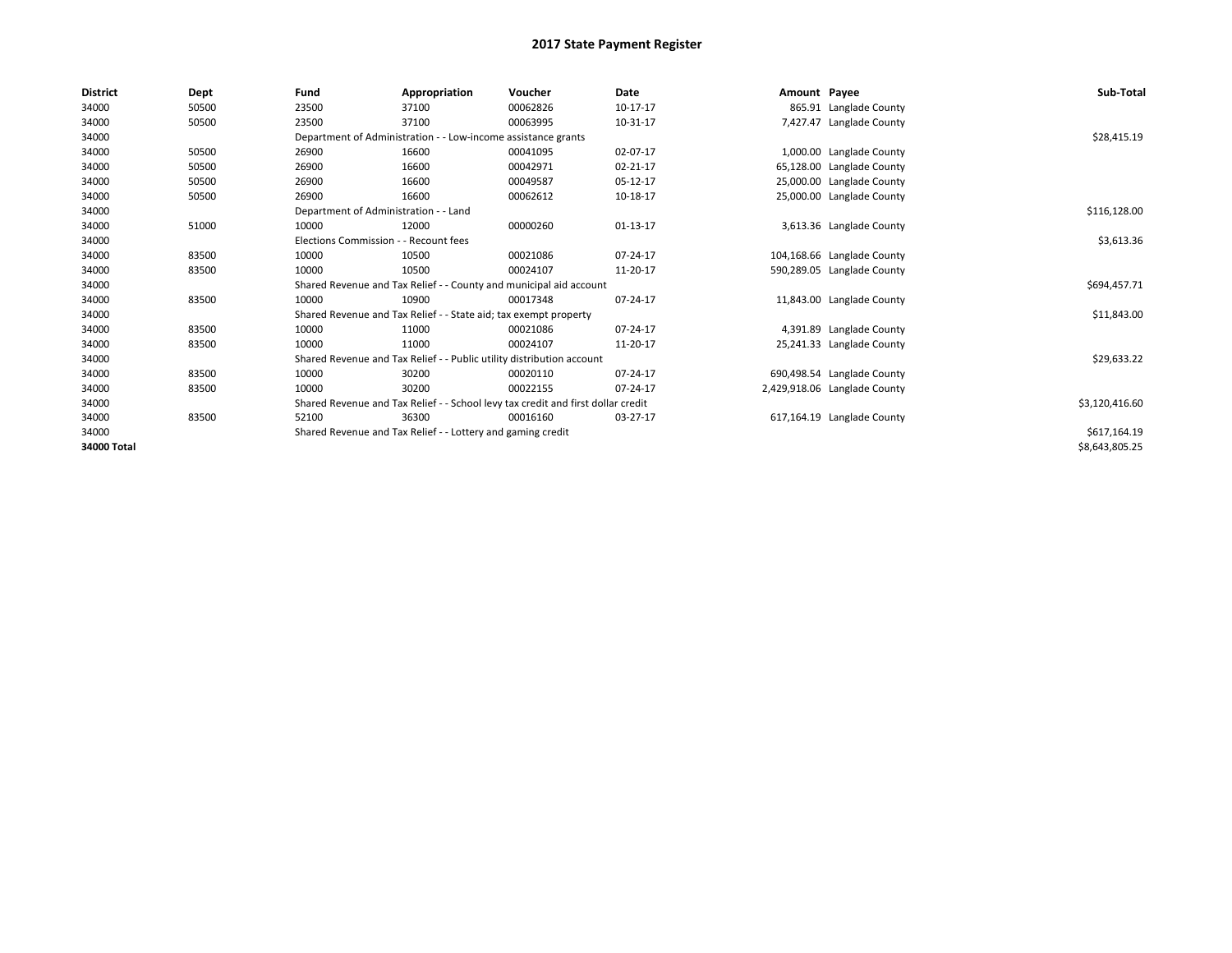| <b>District</b> | Dept  | Fund                                                                               | Appropriation                                                                                                | Voucher    | Date     | Amount Payee |                          | Sub-Total    |  |  |  |
|-----------------|-------|------------------------------------------------------------------------------------|--------------------------------------------------------------------------------------------------------------|------------|----------|--------------|--------------------------|--------------|--|--|--|
| 34002           | 16500 | 10000                                                                              | 22500                                                                                                        | 00011283   | 06-26-17 |              | 1,300.71 Town Of Ackley  |              |  |  |  |
| 34002           |       |                                                                                    | Dept of Safety & Prof Services - - Fire dues distribution                                                    |            |          |              |                          | \$1,300.71   |  |  |  |
| 34002           | 37000 | 10000                                                                              | 50300                                                                                                        | 00125852   | 02-06-17 |              | 1,854.73 Town Of Ackley  |              |  |  |  |
| 34002           | 37000 | 10000                                                                              | 50300                                                                                                        | 00142755   | 04-21-17 |              | 56.28 Town Of Ackley     |              |  |  |  |
| 34002           |       |                                                                                    | Dept of Natural Resources - - Aids in lieu of taxes - general fund                                           |            |          |              |                          |              |  |  |  |
| 34002           | 37000 | 21200                                                                              | 16600                                                                                                        | 00157563   | 06-19-17 |              | 1,482.05 Town Of Ackley  |              |  |  |  |
| 34002           |       |                                                                                    | Dept of Natural Resources - - General program operations - state funds; forestry                             |            |          |              |                          |              |  |  |  |
| 34002           | 37000 | 21200                                                                              | 57100                                                                                                        | 00157563   | 06-19-17 |              | 7,584.22 Town Of Ackley  |              |  |  |  |
| 34002           |       |                                                                                    | Dept of Natural Resources - - Resource aids -- county forests, forest croplands and managed forest land aids |            |          |              |                          |              |  |  |  |
| 34002           | 37000 | 21200                                                                              | 57900                                                                                                        | 00142756   | 04-21-17 |              | 729.78 Town Of Ackley    |              |  |  |  |
| 34002           |       |                                                                                    | Dept of Natural Resources - - Aids in lieu of taxes - sum sufficient                                         |            |          |              |                          | \$729.78     |  |  |  |
| 34002           | 37000 | 21200                                                                              | 58900                                                                                                        | 00157563   | 06-19-17 |              | 6,817.45 Town Of Ackley  |              |  |  |  |
| 34002           |       | Dept of Natural Resources - - Resource aids - distribution of closed acreage fees. |                                                                                                              | \$6,817.45 |          |              |                          |              |  |  |  |
| 34002           | 37000 | 27400                                                                              | 67000                                                                                                        | 00154663   | 06-01-17 |              | 840.00 Town Of Ackley    |              |  |  |  |
| 34002           |       |                                                                                    | Dept of Natural Resources - - Financial assistance for responsible units                                     |            |          |              |                          | \$840.00     |  |  |  |
| 34002           | 39500 | 21100                                                                              | 19100                                                                                                        | 00066307   | 01-03-17 |              | 18,518.82 Town Of Ackley |              |  |  |  |
| 34002           | 39500 | 21100                                                                              | 19100                                                                                                        | 00097430   | 04-03-17 |              | 18,518.82 Town Of Ackley |              |  |  |  |
| 34002           | 39500 | 21100                                                                              | 19100                                                                                                        | 00134856   | 07-03-17 |              | 18,518.82 Town Of Ackley |              |  |  |  |
| 34002           | 39500 | 21100                                                                              | 19100                                                                                                        | 00170122   | 10-02-17 |              | 18,518.82 Town Of Ackley |              |  |  |  |
| 34002           |       |                                                                                    | WI Dept of Transportation - - Transportation aids to municipalities, state funds                             |            |          |              |                          | \$74,075.28  |  |  |  |
| 34002           | 83500 | 10000                                                                              | 10500                                                                                                        | 00021067   | 07-24-17 |              | 3,602.10 Town Of Ackley  |              |  |  |  |
| 34002           | 83500 | 10000                                                                              | 10500                                                                                                        | 00024088   | 11-20-17 |              | 20,412.83 Town Of Ackley |              |  |  |  |
| 34002           |       |                                                                                    | Shared Revenue and Tax Relief - - County and municipal aid account                                           |            |          |              |                          | \$24,014.93  |  |  |  |
| 34002           | 83500 | 10000                                                                              | 10900                                                                                                        | 00018178   | 07-24-17 |              | 3.00 Town Of Ackley      |              |  |  |  |
| 34002           |       |                                                                                    | Shared Revenue and Tax Relief - - State aid; tax exempt property                                             |            |          |              |                          | \$3.00       |  |  |  |
| 34002           | 83500 | 10000                                                                              | 11000                                                                                                        | 00021067   | 07-24-17 |              | 181.94 Town Of Ackley    |              |  |  |  |
| 34002           | 83500 | 10000                                                                              | 11000                                                                                                        | 00024088   | 11-20-17 |              | 1,037.84 Town Of Ackley  |              |  |  |  |
| 34002           |       |                                                                                    | Shared Revenue and Tax Relief - - Public utility distribution account                                        |            |          |              |                          | \$1,219.78   |  |  |  |
| 34002 Total     |       |                                                                                    |                                                                                                              |            |          |              |                          | \$119,978.21 |  |  |  |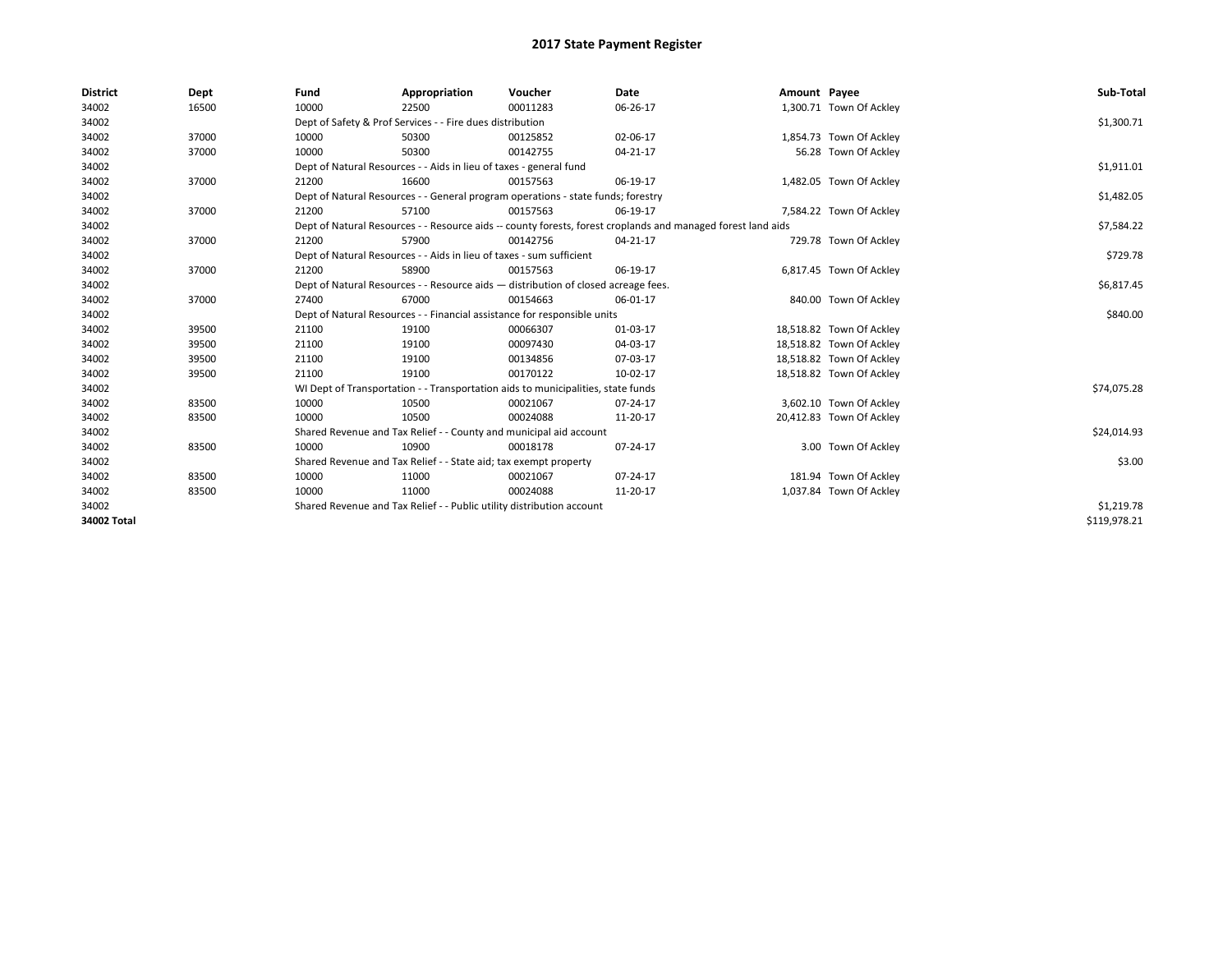| <b>District</b> | Dept  | Fund                                                               | Appropriation                                                                      | Voucher     | <b>Date</b>                                                                                                  | Amount Payee |                             | Sub-Total    |
|-----------------|-------|--------------------------------------------------------------------|------------------------------------------------------------------------------------|-------------|--------------------------------------------------------------------------------------------------------------|--------------|-----------------------------|--------------|
| 34004           | 16500 | 10000                                                              | 22500                                                                              | 00011284    | 06-26-17                                                                                                     |              | 2,326.40 Town Of Ainsworth  |              |
| 34004           |       |                                                                    | Dept of Safety & Prof Services - - Fire dues distribution                          |             |                                                                                                              |              |                             | \$2,326.40   |
| 34004           | 37000 | 10000                                                              | 50300                                                                              | 00126345    | 02-06-17                                                                                                     |              | 11.293.36 Town Of Ainsworth |              |
| 34004           | 37000 | 10000                                                              | 50300                                                                              | 00126346    | 02-06-17                                                                                                     |              | 1.050.68 Town Of Ainsworth  |              |
| 34004           | 37000 | 10000                                                              | 50300                                                                              | 00144101    | 04-21-17                                                                                                     |              | 1,154.88 Town Of Ainsworth  |              |
| 34004           | 37000 | 10000                                                              | 50300                                                                              | 00144104    | 04-21-17                                                                                                     |              | 365.70 Town Of Ainsworth    |              |
| 34004           |       | Dept of Natural Resources - - Aids in lieu of taxes - general fund |                                                                                    | \$13,864.62 |                                                                                                              |              |                             |              |
| 34004           | 37000 | 21200                                                              | 16600                                                                              | 00157564    | 06-19-17                                                                                                     |              | 2,009.52 Town Of Ainsworth  |              |
| 34004           |       |                                                                    | Dept of Natural Resources - - General program operations - state funds; forestry   |             |                                                                                                              |              |                             | \$2,009.52   |
| 34004           | 37000 | 21200                                                              | 57100                                                                              | 00157564    | 06-19-17                                                                                                     |              | 7,898.52 Town Of Ainsworth  |              |
| 34004           |       |                                                                    |                                                                                    |             | Dept of Natural Resources - - Resource aids -- county forests, forest croplands and managed forest land aids |              |                             | \$7,898.52   |
| 34004           | 37000 | 21200                                                              | 57900                                                                              | 00144100    | 04-21-17                                                                                                     |              | 515.94 Town Of Ainsworth    |              |
| 34004           | 37000 | 21200                                                              | 57900                                                                              | 00144102    | 04-21-17                                                                                                     |              | 1.50 Town Of Ainsworth      |              |
| 34004           | 37000 | 21200                                                              | 57900                                                                              | 00144103    | 04-21-17                                                                                                     |              | 26.16 Town Of Ainsworth     |              |
| 34004           |       |                                                                    | Dept of Natural Resources - - Aids in lieu of taxes - sum sufficient               |             |                                                                                                              |              |                             | \$543.60     |
| 34004           | 37000 | 21200                                                              | 58900                                                                              | 00157564    | 06-19-17                                                                                                     |              | 9.243.81 Town Of Ainsworth  |              |
| 34004           |       |                                                                    | Dept of Natural Resources - - Resource aids - distribution of closed acreage fees. |             |                                                                                                              |              |                             | \$9,243.81   |
| 34004           | 37000 | 27400                                                              | 67000                                                                              | 00154917    | 06-01-17                                                                                                     |              | 1.545.93 Town Of Ainsworth  |              |
| 34004           |       |                                                                    | Dept of Natural Resources - - Financial assistance for responsible units           |             |                                                                                                              |              |                             | \$1,545.93   |
| 34004           | 39500 | 21100                                                              | 19100                                                                              | 00066308    | 01-03-17                                                                                                     |              | 23.065.95 Town Of Ainsworth |              |
| 34004           | 39500 | 21100                                                              | 19100                                                                              | 00097431    | 04-03-17                                                                                                     |              | 23.065.95 Town Of Ainsworth |              |
| 34004           | 39500 | 21100                                                              | 19100                                                                              | 00134857    | 07-03-17                                                                                                     |              | 23.065.95 Town Of Ainsworth |              |
| 34004           | 39500 | 21100                                                              | 19100                                                                              | 00170123    | 10-02-17                                                                                                     |              | 23,065.95 Town Of Ainsworth |              |
| 34004           |       |                                                                    | WI Dept of Transportation - - Transportation aids to municipalities, state funds   |             |                                                                                                              |              |                             | \$92,263.80  |
| 34004           | 83500 | 10000                                                              | 10500                                                                              | 00021068    | 07-24-17                                                                                                     |              | 1.979.23 Town Of Ainsworth  |              |
| 34004           | 83500 | 10000                                                              | 10500                                                                              | 00024089    | 11-20-17                                                                                                     |              | 11.215.61 Town Of Ainsworth |              |
| 34004           |       |                                                                    | Shared Revenue and Tax Relief - - County and municipal aid account                 |             |                                                                                                              |              |                             | \$13,194.84  |
| 34004           | 83500 | 10000                                                              | 10900                                                                              | 00018179    | 07-24-17                                                                                                     |              | 5.00 Town Of Ainsworth      |              |
| 34004           |       | Shared Revenue and Tax Relief - - State aid; tax exempt property   |                                                                                    | \$5.00      |                                                                                                              |              |                             |              |
| 34004 Total     |       |                                                                    |                                                                                    |             |                                                                                                              |              |                             | \$142,896.04 |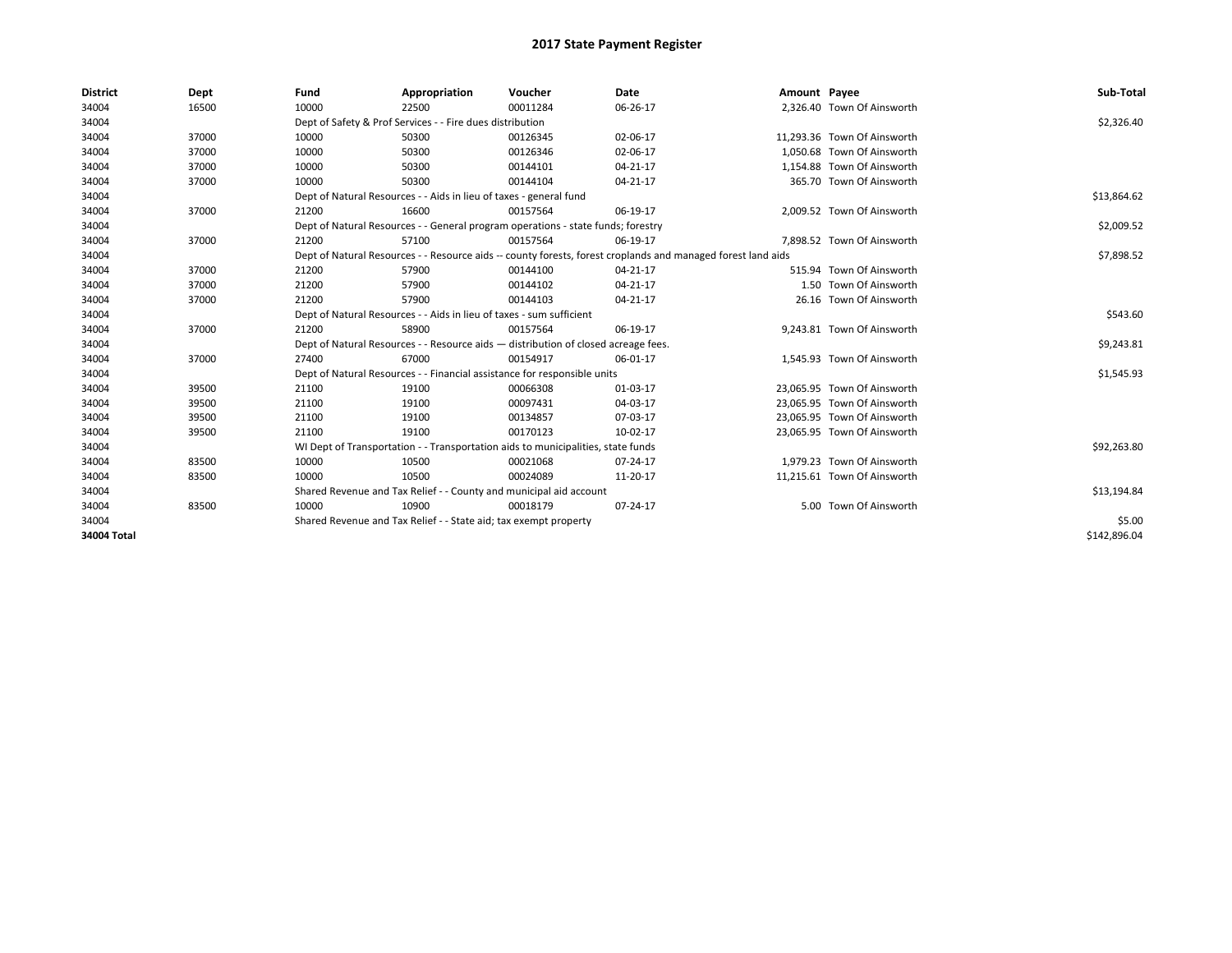| <b>District</b> | Dept  | Fund                                                                  | Appropriation                                                                       | Voucher  | Date                                                                                                         | Amount Payee |                          | Sub-Total    |
|-----------------|-------|-----------------------------------------------------------------------|-------------------------------------------------------------------------------------|----------|--------------------------------------------------------------------------------------------------------------|--------------|--------------------------|--------------|
| 34006           | 16500 | 10000                                                                 | 22500                                                                               | 00011285 | 06-26-17                                                                                                     |              | 4,242.75 Town Of Antigo  |              |
| 34006           |       |                                                                       | Dept of Safety & Prof Services - - Fire dues distribution                           |          |                                                                                                              |              |                          | \$4,242.75   |
| 34006           | 37000 | 21200                                                                 | 16600                                                                               | 00157565 | 06-19-17                                                                                                     |              | 224.74 Town Of Antigo    |              |
| 34006           |       |                                                                       | Dept of Natural Resources - - General program operations - state funds; forestry    |          |                                                                                                              |              |                          | \$224.74     |
| 34006           | 37000 | 21200                                                                 | 57100                                                                               | 00157565 | 06-19-17                                                                                                     |              | 121.20 Town Of Antigo    |              |
| 34006           |       |                                                                       |                                                                                     |          | Dept of Natural Resources - - Resource aids -- county forests, forest croplands and managed forest land aids |              |                          | \$121.20     |
| 34006           | 37000 | 21200                                                                 | 58900                                                                               | 00157565 | 06-19-17                                                                                                     |              | 1,033.80 Town Of Antigo  |              |
| 34006           |       |                                                                       | Dept of Natural Resources - - Resource aids - distribution of closed acreage fees.  |          |                                                                                                              |              |                          | \$1,033.80   |
| 34006           | 37000 | 27400                                                                 | 67000                                                                               | 00154099 | 06-01-17                                                                                                     |              | 5,049.91 Town Of Antigo  |              |
| 34006           |       |                                                                       | Dept of Natural Resources - - Financial assistance for responsible units            |          |                                                                                                              |              |                          | \$5,049.91   |
| 34006           | 39500 | 21100                                                                 | 17400                                                                               | 00073590 | $01 - 20 - 17$                                                                                               |              | 1,812.31 Town Of Antigo  |              |
| 34006           |       |                                                                       | WI Dept of Transportation - - Disaster damage aids, state funds                     |          |                                                                                                              |              |                          | \$1,812.31   |
| 34006           | 39500 | 21100                                                                 | 19100                                                                               | 00066309 | 01-03-17                                                                                                     |              | 22,075.05 Town Of Antigo |              |
| 34006           | 39500 | 21100                                                                 | 19100                                                                               | 00097432 | 04-03-17                                                                                                     |              | 22,075.05 Town Of Antigo |              |
| 34006           | 39500 | 21100                                                                 | 19100                                                                               | 00134858 | 07-03-17                                                                                                     |              | 22,075.05 Town Of Antigo |              |
| 34006           | 39500 | 21100                                                                 | 19100                                                                               | 00170124 | 10-02-17                                                                                                     |              | 22,075.05 Town Of Antigo |              |
| 34006           |       |                                                                       | WI Dept of Transportation - - Transportation aids to municipalities, state funds    |          |                                                                                                              |              |                          | \$88,300.20  |
| 34006           | 39500 | 21100                                                                 | 36500                                                                               | 00099044 | 03-21-17                                                                                                     |              | 500.00 Town Of Antigo    |              |
| 34006           | 39500 | 21100                                                                 | 36500                                                                               | 00136771 | 06-29-17                                                                                                     |              | 500.00 Town Of Antigo    |              |
| 34006           |       |                                                                       | WI Dept of Transportation - - Highway system management and operations, state funds |          |                                                                                                              |              |                          | \$1,000.00   |
| 34006           | 39500 | 21100                                                                 | 27000                                                                               | 00179271 | 10-16-17                                                                                                     |              | 56,327.50 Town Of Antigo |              |
| 34006           |       |                                                                       |                                                                                     |          | WI Dept of Transportation - - Local roads improvement program. discretionary grants, state funds             |              |                          | \$56,327.50  |
| 34006           | 51000 | 22000                                                                 | 18000                                                                               | 00000527 | 06-02-17                                                                                                     |              | 130.00 Town Of Antigo    |              |
| 34006           |       |                                                                       | Elections Commission - - Fed aid, election admin fund                               |          |                                                                                                              |              |                          | \$130.00     |
| 34006           | 83500 | 10000                                                                 | 10500                                                                               | 00021069 | 07-24-17                                                                                                     |              | 3,507.67 Town Of Antigo  |              |
| 34006           | 83500 | 10000                                                                 | 10500                                                                               | 00024090 | 11-20-17                                                                                                     |              | 19,876.77 Town Of Antigo |              |
| 34006           |       |                                                                       | Shared Revenue and Tax Relief - - County and municipal aid account                  |          |                                                                                                              |              |                          | \$23,384.44  |
| 34006           | 83500 | 10000                                                                 | 10900                                                                               | 00018180 | 07-24-17                                                                                                     |              | 212.00 Town Of Antigo    |              |
| 34006           |       |                                                                       | Shared Revenue and Tax Relief - - State aid; tax exempt property                    |          |                                                                                                              |              |                          | \$212.00     |
| 34006           | 83500 | 10000                                                                 | 11000                                                                               | 00021069 | 07-24-17                                                                                                     |              | 9.66 Town Of Antigo      |              |
| 34006           | 83500 | 10000                                                                 | 11000                                                                               | 00024090 | 11-20-17                                                                                                     |              | 131.92 Town Of Antigo    |              |
| 34006           |       | Shared Revenue and Tax Relief - - Public utility distribution account |                                                                                     | \$141.58 |                                                                                                              |              |                          |              |
| 34006 Total     |       |                                                                       |                                                                                     |          |                                                                                                              |              |                          | \$181,980.43 |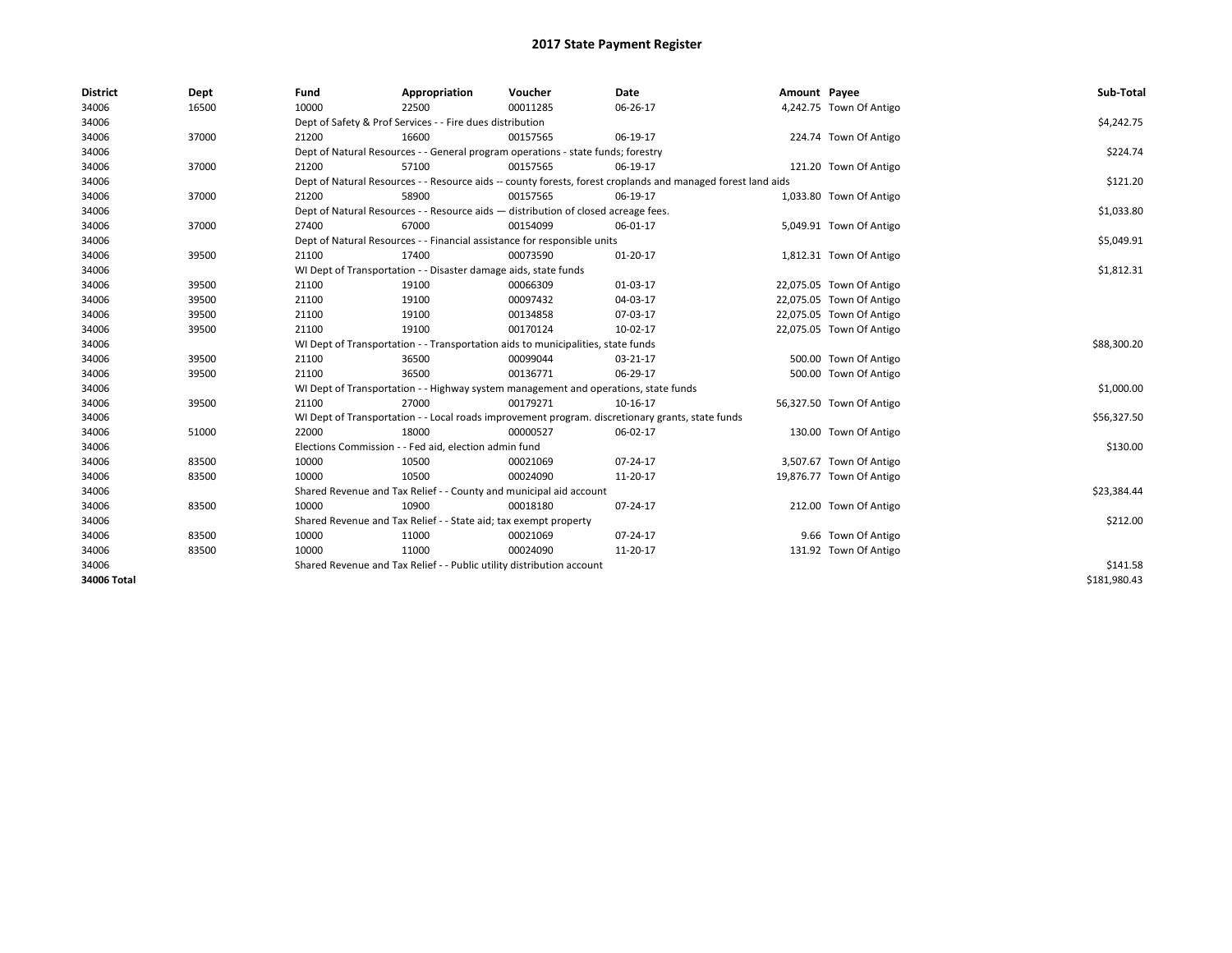| <b>District</b> | Dept  | Fund                                                             | Appropriation                                                                      | Voucher                                                                                | Date                                                                                                         | Amount Payee |                         | Sub-Total    |  |  |  |
|-----------------|-------|------------------------------------------------------------------|------------------------------------------------------------------------------------|----------------------------------------------------------------------------------------|--------------------------------------------------------------------------------------------------------------|--------------|-------------------------|--------------|--|--|--|
| 34008           | 16500 | 10000                                                            | 22500                                                                              | 00011286                                                                               | 06-26-17                                                                                                     |              | 7,015.66 Town Of Elcho  |              |  |  |  |
| 34008           |       |                                                                  | Dept of Safety & Prof Services - - Fire dues distribution                          |                                                                                        |                                                                                                              |              |                         | \$7,015.66   |  |  |  |
| 34008           | 37000 | 10000                                                            | 50300                                                                              | 00143484                                                                               | 04-21-17                                                                                                     |              | 502.08 Town Of Elcho    |              |  |  |  |
| 34008           |       |                                                                  | Dept of Natural Resources - - Aids in lieu of taxes - general fund                 |                                                                                        |                                                                                                              |              |                         | \$502.08     |  |  |  |
| 34008           | 37000 | 21200                                                            | 16600                                                                              | 00157566                                                                               | 06-19-17                                                                                                     |              | 2,531.06 Town Of Elcho  |              |  |  |  |
| 34008           |       |                                                                  |                                                                                    | Dept of Natural Resources - - General program operations - state funds; forestry       |                                                                                                              |              |                         | \$2,531.06   |  |  |  |
| 34008           | 37000 | 21200                                                            | 54500                                                                              | 00147348                                                                               | 05-16-17                                                                                                     |              | 3,396.47 Town Of Elcho  |              |  |  |  |
| 34008           |       |                                                                  |                                                                                    | Dept of Natural Resources - - Resource aids -- fire suppression grants                 |                                                                                                              |              |                         | \$3,396.47   |  |  |  |
| 34008           | 37000 | 21200                                                            | 57100                                                                              | 00157566                                                                               | 06-19-17                                                                                                     |              | 5,962.41 Town Of Elcho  |              |  |  |  |
| 34008           |       |                                                                  |                                                                                    |                                                                                        | Dept of Natural Resources - - Resource aids -- county forests, forest croplands and managed forest land aids |              |                         | \$5,962.41   |  |  |  |
| 34008           | 37000 | 21200                                                            | 57900                                                                              | 00143485                                                                               | 04-21-17                                                                                                     |              | 1.07 Town Of Elcho      |              |  |  |  |
| 34008           |       |                                                                  | Dept of Natural Resources - - Aids in lieu of taxes - sum sufficient               |                                                                                        |                                                                                                              |              |                         | \$1.07       |  |  |  |
| 34008           | 37000 | 21200                                                            | 58900                                                                              | 00157566                                                                               | 06-19-17                                                                                                     |              | 11,642.89 Town Of Elcho |              |  |  |  |
| 34008           |       |                                                                  | Dept of Natural Resources - - Resource aids - distribution of closed acreage fees. |                                                                                        |                                                                                                              |              |                         |              |  |  |  |
| 34008           | 37000 | 21200                                                            | 67500                                                                              | 00193112                                                                               | 11-03-17                                                                                                     |              | 50,000.00 Town Of Elcho |              |  |  |  |
| 34008           |       |                                                                  |                                                                                    | Dept of Natural Resources - - Environmental aids - river protection; conservation fund |                                                                                                              |              |                         | \$50,000.00  |  |  |  |
| 34008           | 37000 | 27400                                                            | 67000                                                                              | 00154340                                                                               | 06-01-17                                                                                                     |              | 4,072.03 Town Of Elcho  |              |  |  |  |
| 34008           |       |                                                                  |                                                                                    | Dept of Natural Resources - - Financial assistance for responsible units               |                                                                                                              |              |                         | \$4,072.03   |  |  |  |
| 34008           | 39500 | 21100                                                            | 19100                                                                              | 00066310                                                                               | 01-03-17                                                                                                     |              | 43,819.80 Town Of Elcho |              |  |  |  |
| 34008           | 39500 | 21100                                                            | 19100                                                                              | 00097433                                                                               | 04-03-17                                                                                                     |              | 43.819.80 Town Of Elcho |              |  |  |  |
| 34008           | 39500 | 21100                                                            | 19100                                                                              | 00134859                                                                               | 07-03-17                                                                                                     |              | 43,819.80 Town Of Elcho |              |  |  |  |
| 34008           | 39500 | 21100                                                            | 19100                                                                              | 00170125                                                                               | 10-02-17                                                                                                     |              | 43,819.80 Town Of Elcho |              |  |  |  |
| 34008           |       |                                                                  |                                                                                    | WI Dept of Transportation - - Transportation aids to municipalities, state funds       |                                                                                                              |              |                         | \$175,279.20 |  |  |  |
| 34008           | 43500 | 10000                                                            | 11900                                                                              | 00152420                                                                               | 09-01-17                                                                                                     |              | 4.853.26 Town Of Elcho  |              |  |  |  |
| 34008           |       |                                                                  | Department of Health Services - - Emergency medical services; aids                 |                                                                                        |                                                                                                              |              |                         | \$4,853.26   |  |  |  |
| 34008           | 83500 | 10000                                                            | 10500                                                                              | 00021070                                                                               | $07 - 24 - 17$                                                                                               |              | 3,374.64 Town Of Elcho  |              |  |  |  |
| 34008           | 83500 | 10000                                                            | 10500                                                                              | 00024091                                                                               | 11-20-17                                                                                                     |              | 19,122.96 Town Of Elcho |              |  |  |  |
| 34008           |       |                                                                  | Shared Revenue and Tax Relief - - County and municipal aid account                 |                                                                                        |                                                                                                              |              |                         | \$22,497.60  |  |  |  |
| 34008           | 83500 | 10000                                                            | 10900                                                                              | 00018181                                                                               | 07-24-17                                                                                                     |              | 76.00 Town Of Elcho     |              |  |  |  |
| 34008           |       | Shared Revenue and Tax Relief - - State aid; tax exempt property |                                                                                    | \$76.00                                                                                |                                                                                                              |              |                         |              |  |  |  |
| 34008 Total     |       |                                                                  |                                                                                    |                                                                                        |                                                                                                              |              |                         | \$287,829.73 |  |  |  |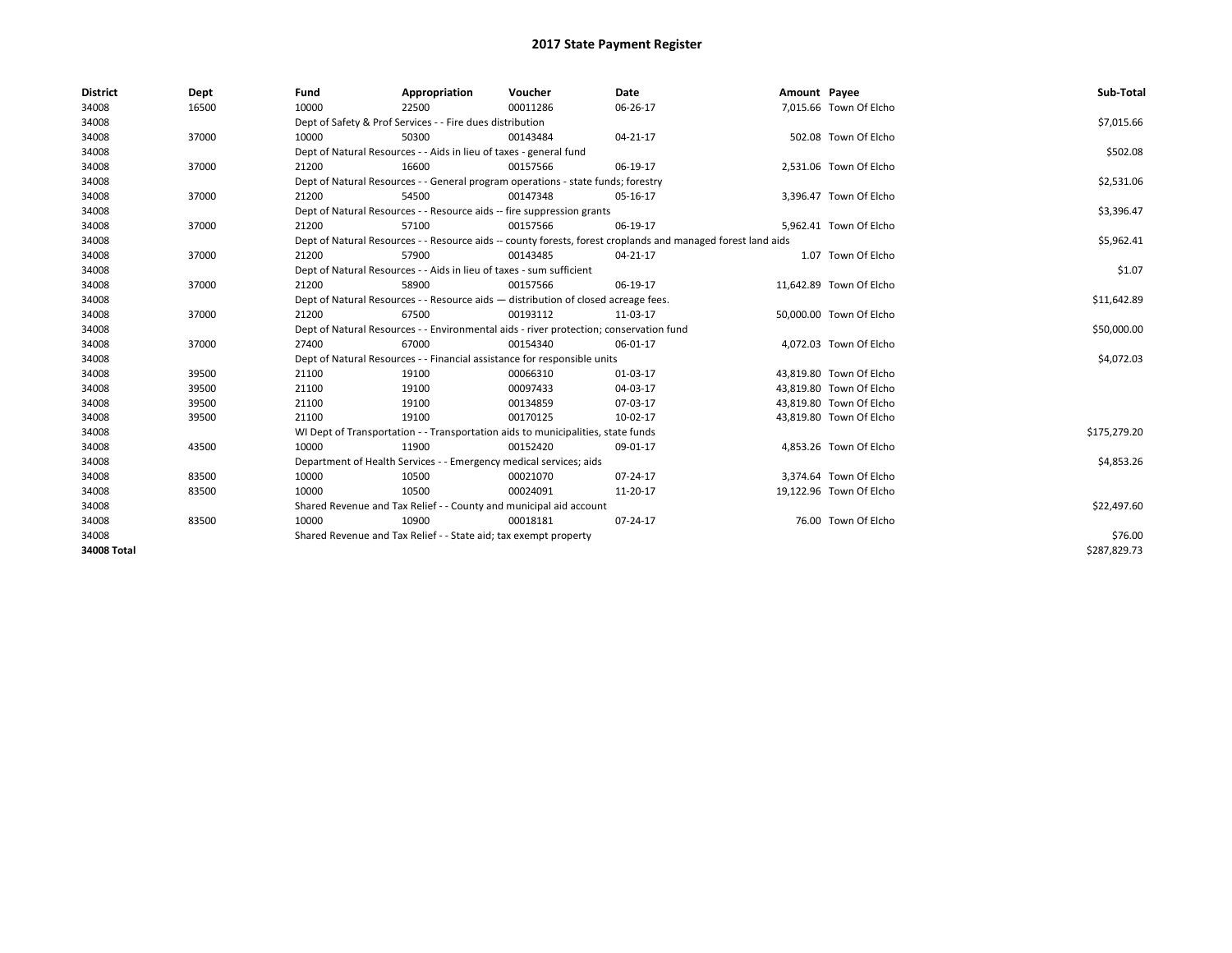| <b>District</b> | Dept  | Fund                                                                 | Appropriation                                                                                                | Voucher  | Date     | Amount Payee |                             | Sub-Total    |  |  |  |
|-----------------|-------|----------------------------------------------------------------------|--------------------------------------------------------------------------------------------------------------|----------|----------|--------------|-----------------------------|--------------|--|--|--|
| 34010           | 16500 | 10000                                                                | 22500                                                                                                        | 00011287 | 06-26-17 |              | 1,202.26 Town Of Evergreen  |              |  |  |  |
| 34010           |       |                                                                      | Dept of Safety & Prof Services - - Fire dues distribution                                                    |          |          |              |                             | \$1,202.26   |  |  |  |
| 34010           | 37000 | 10000                                                                | 50300                                                                                                        | 00126013 | 02-06-17 |              | 3,801.27 Town Of Evergreen  |              |  |  |  |
| 34010           | 37000 | 10000                                                                | 50300                                                                                                        | 00126014 | 02-06-17 |              | 116.68 Town Of Evergreen    |              |  |  |  |
| 34010           | 37000 | 10000                                                                | 50300                                                                                                        | 00143166 | 04-21-17 |              | 1,149.22 Town Of Evergreen  |              |  |  |  |
| 34010           |       |                                                                      | Dept of Natural Resources - - Aids in lieu of taxes - general fund                                           |          |          |              |                             | \$5,067.17   |  |  |  |
| 34010           | 37000 | 21200                                                                | 16600                                                                                                        | 00157567 | 06-19-17 |              | 1,169.36 Town Of Evergreen  |              |  |  |  |
| 34010           |       |                                                                      | Dept of Natural Resources - - General program operations - state funds; forestry                             |          |          |              |                             | \$1,169.36   |  |  |  |
| 34010           | 37000 | 21200                                                                | 57100                                                                                                        | 00157567 | 06-19-17 |              | 2,768.47 Town Of Evergreen  |              |  |  |  |
| 34010           |       |                                                                      | Dept of Natural Resources - - Resource aids -- county forests, forest croplands and managed forest land aids |          |          |              |                             |              |  |  |  |
| 34010           | 37000 | 21200                                                                | 57900                                                                                                        | 00143165 | 04-21-17 |              | 290.97 Town Of Evergreen    |              |  |  |  |
| 34010           |       | Dept of Natural Resources - - Aids in lieu of taxes - sum sufficient |                                                                                                              | \$290.97 |          |              |                             |              |  |  |  |
| 34010           | 37000 | 21200                                                                | 58900                                                                                                        | 00157567 | 06-19-17 |              | 5,379.05 Town Of Evergreen  |              |  |  |  |
| 34010           |       |                                                                      | Dept of Natural Resources - - Resource aids - distribution of closed acreage fees.                           |          |          |              |                             | \$5,379.05   |  |  |  |
| 34010           | 37000 | 27400                                                                | 67000                                                                                                        | 00154346 | 06-01-17 |              | 1,643.39 Town Of Evergreen  |              |  |  |  |
| 34010           |       |                                                                      | Dept of Natural Resources - - Financial assistance for responsible units                                     |          |          |              |                             | \$1,643.39   |  |  |  |
| 34010           | 39500 | 21100                                                                | 19100                                                                                                        | 00066311 | 01-03-17 |              | 16,195.71 Town Of Evergreen |              |  |  |  |
| 34010           | 39500 | 21100                                                                | 19100                                                                                                        | 00097434 | 04-03-17 |              | 16,195.71 Town Of Evergreen |              |  |  |  |
| 34010           | 39500 | 21100                                                                | 19100                                                                                                        | 00134860 | 07-03-17 |              | 16,195.71 Town Of Evergreen |              |  |  |  |
| 34010           | 39500 | 21100                                                                | 19100                                                                                                        | 00170126 | 10-02-17 |              | 16,195.71 Town Of Evergreen |              |  |  |  |
| 34010           |       |                                                                      | WI Dept of Transportation - - Transportation aids to municipalities, state funds                             |          |          |              |                             | \$64,782.84  |  |  |  |
| 34010           | 83500 | 10000                                                                | 10500                                                                                                        | 00021071 | 07-24-17 |              | 4,105.42 Town Of Evergreen  |              |  |  |  |
| 34010           | 83500 | 10000                                                                | 10500                                                                                                        | 00024092 | 11-20-17 |              | 23,264.05 Town Of Evergreen |              |  |  |  |
| 34010           |       |                                                                      | Shared Revenue and Tax Relief - - County and municipal aid account                                           |          |          |              |                             | \$27,369.47  |  |  |  |
| 34010           | 83500 | 10000                                                                | 10900                                                                                                        | 00018182 | 07-24-17 |              | 1.00 Town Of Evergreen      |              |  |  |  |
| 34010           |       | Shared Revenue and Tax Relief - - State aid; tax exempt property     |                                                                                                              | \$1.00   |          |              |                             |              |  |  |  |
| 34010 Total     |       |                                                                      |                                                                                                              |          |          |              |                             | \$109,673.98 |  |  |  |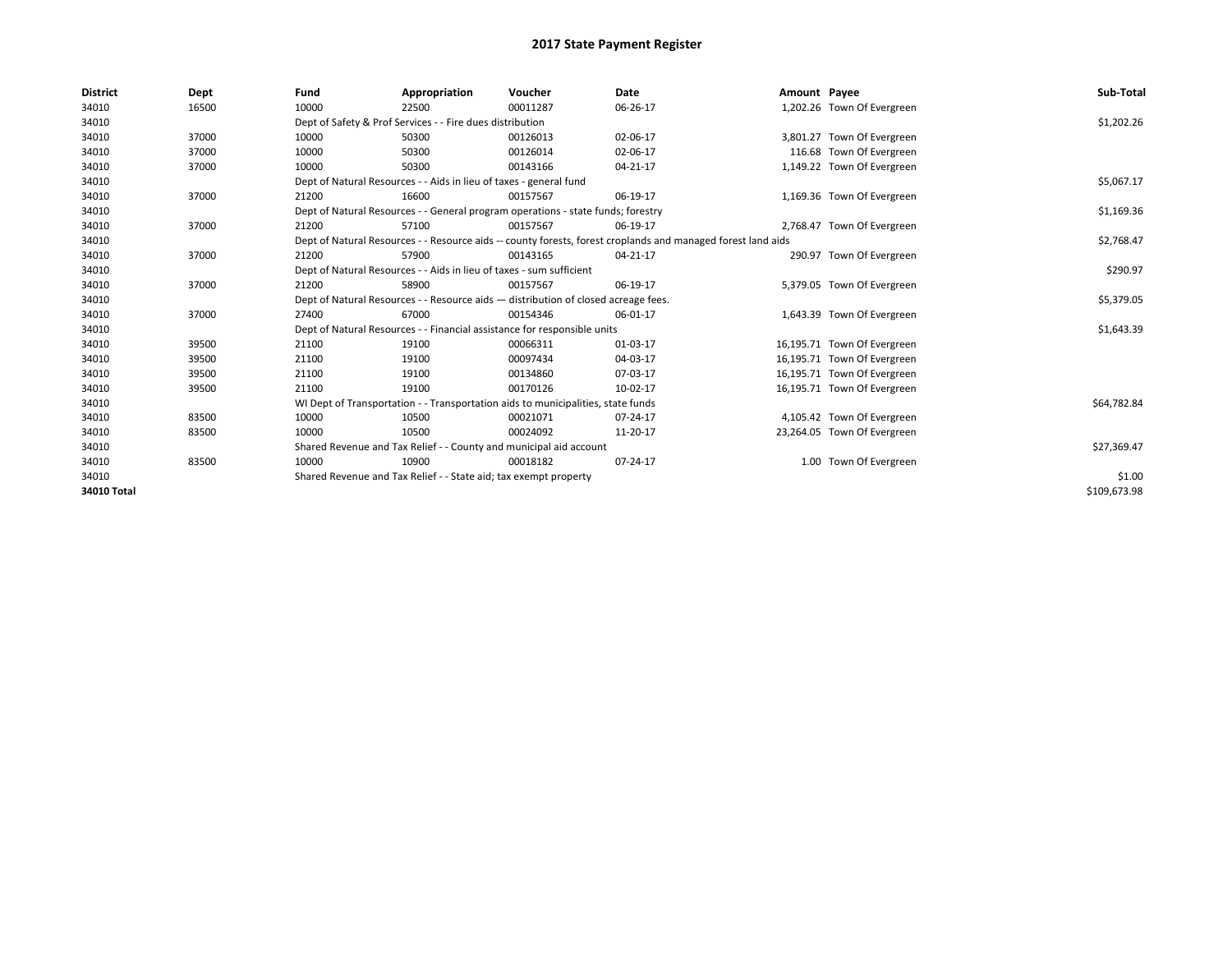| <b>District</b>    | Dept  | Fund                                                             | Appropriation                                                        | Voucher                                                                            | <b>Date</b>                                                                                                  | Amount Payee |                            | Sub-Total   |
|--------------------|-------|------------------------------------------------------------------|----------------------------------------------------------------------|------------------------------------------------------------------------------------|--------------------------------------------------------------------------------------------------------------|--------------|----------------------------|-------------|
| 34012              | 16500 | 10000                                                            | 22500                                                                | 00011288                                                                           | 06-26-17                                                                                                     |              | 2,017.60 Town Of Langlade  |             |
| 34012              |       |                                                                  | Dept of Safety & Prof Services - - Fire dues distribution            |                                                                                    |                                                                                                              |              |                            | \$2,017.60  |
| 34012              | 37000 | 10000                                                            | 50300                                                                | 00125726                                                                           | 02-06-17                                                                                                     |              | 10,147.26 Town Of Langlade |             |
| 34012              | 37000 | 10000                                                            | 50300                                                                | 00125727                                                                           | 02-06-17                                                                                                     |              | 1,899.49 Town Of Langlade  |             |
| 34012              | 37000 | 10000                                                            | 50300                                                                | 00142411                                                                           | 04-21-17                                                                                                     |              | 1,784.26 Town Of Langlade  |             |
| 34012              |       |                                                                  | Dept of Natural Resources - - Aids in lieu of taxes - general fund   |                                                                                    |                                                                                                              |              |                            | \$13,831.01 |
| 34012              | 37000 | 21200                                                            | 16600                                                                | 00157568                                                                           | 06-19-17                                                                                                     |              | 2,633.65 Town Of Langlade  |             |
| 34012              |       |                                                                  |                                                                      | Dept of Natural Resources - - General program operations - state funds; forestry   |                                                                                                              |              |                            | \$2,633.65  |
| 34012              | 37000 | 21200                                                            | 57100                                                                | 00157568                                                                           | 06-19-17                                                                                                     |              | 7,145.84 Town Of Langlade  |             |
| 34012              |       |                                                                  |                                                                      |                                                                                    | Dept of Natural Resources - - Resource aids -- county forests, forest croplands and managed forest land aids |              |                            | \$7,145.84  |
| 34012              | 37000 | 21200                                                            | 57900                                                                | 00142410                                                                           | 04-21-17                                                                                                     |              | 80.20 Town Of Langlade     |             |
| 34012              |       |                                                                  | Dept of Natural Resources - - Aids in lieu of taxes - sum sufficient |                                                                                    |                                                                                                              |              |                            | \$80.20     |
| 34012              | 37000 | 21200                                                            | 58300                                                                | 00147297                                                                           | 05-16-17                                                                                                     |              | 891.91 Town Of Langlade    |             |
| 34012              |       |                                                                  |                                                                      | Dept of Natural Resources - - Recreation and resource aids, federal funds          |                                                                                                              |              |                            | \$891.91    |
| 34012              | 37000 | 21200                                                            | 58900                                                                | 00157568                                                                           | 06-19-17                                                                                                     |              | 12,114.77 Town Of Langlade |             |
| 34012              |       |                                                                  |                                                                      | Dept of Natural Resources - - Resource aids - distribution of closed acreage fees. |                                                                                                              |              |                            | \$12,114.77 |
| 34012              | 37000 | 27400                                                            | 67000                                                                | 00154020                                                                           | 06-01-17                                                                                                     |              | 1,633.09 Town Of Langlade  |             |
| 34012              |       |                                                                  |                                                                      | Dept of Natural Resources - - Financial assistance for responsible units           |                                                                                                              |              |                            | \$1,633.09  |
| 34012              | 39500 | 21100                                                            | 19100                                                                | 00066312                                                                           | 01-03-17                                                                                                     |              | 12,617.46 Town Of Langlade |             |
| 34012              | 39500 | 21100                                                            | 19100                                                                | 00097435                                                                           | 04-03-17                                                                                                     |              | 12,617.46 Town Of Langlade |             |
| 34012              | 39500 | 21100                                                            | 19100                                                                | 00134861                                                                           | 07-03-17                                                                                                     |              | 12,617.46 Town Of Langlade |             |
| 34012              | 39500 | 21100                                                            | 19100                                                                | 00170127                                                                           | 10-02-17                                                                                                     |              | 12,617.46 Town Of Langlade |             |
| 34012              |       |                                                                  |                                                                      | WI Dept of Transportation - - Transportation aids to municipalities, state funds   |                                                                                                              |              |                            | \$50,469.84 |
| 34012              | 83500 | 10000                                                            | 10500                                                                | 00021072                                                                           | 07-24-17                                                                                                     |              | 1,018.63 Town Of Langlade  |             |
| 34012              | 83500 | 10000                                                            | 10500                                                                | 00024093                                                                           | 11-20-17                                                                                                     |              | 5,772.21 Town Of Langlade  |             |
| 34012              |       |                                                                  |                                                                      | Shared Revenue and Tax Relief - - County and municipal aid account                 |                                                                                                              |              |                            | \$6,790.84  |
| 34012              | 83500 | 10000                                                            | 10900                                                                | 00018183                                                                           | 07-24-17                                                                                                     |              | 6.00 Town Of Langlade      |             |
| 34012              |       | Shared Revenue and Tax Relief - - State aid; tax exempt property |                                                                      | \$6.00                                                                             |                                                                                                              |              |                            |             |
| <b>34012 Total</b> |       |                                                                  |                                                                      |                                                                                    |                                                                                                              |              |                            | \$97.614.75 |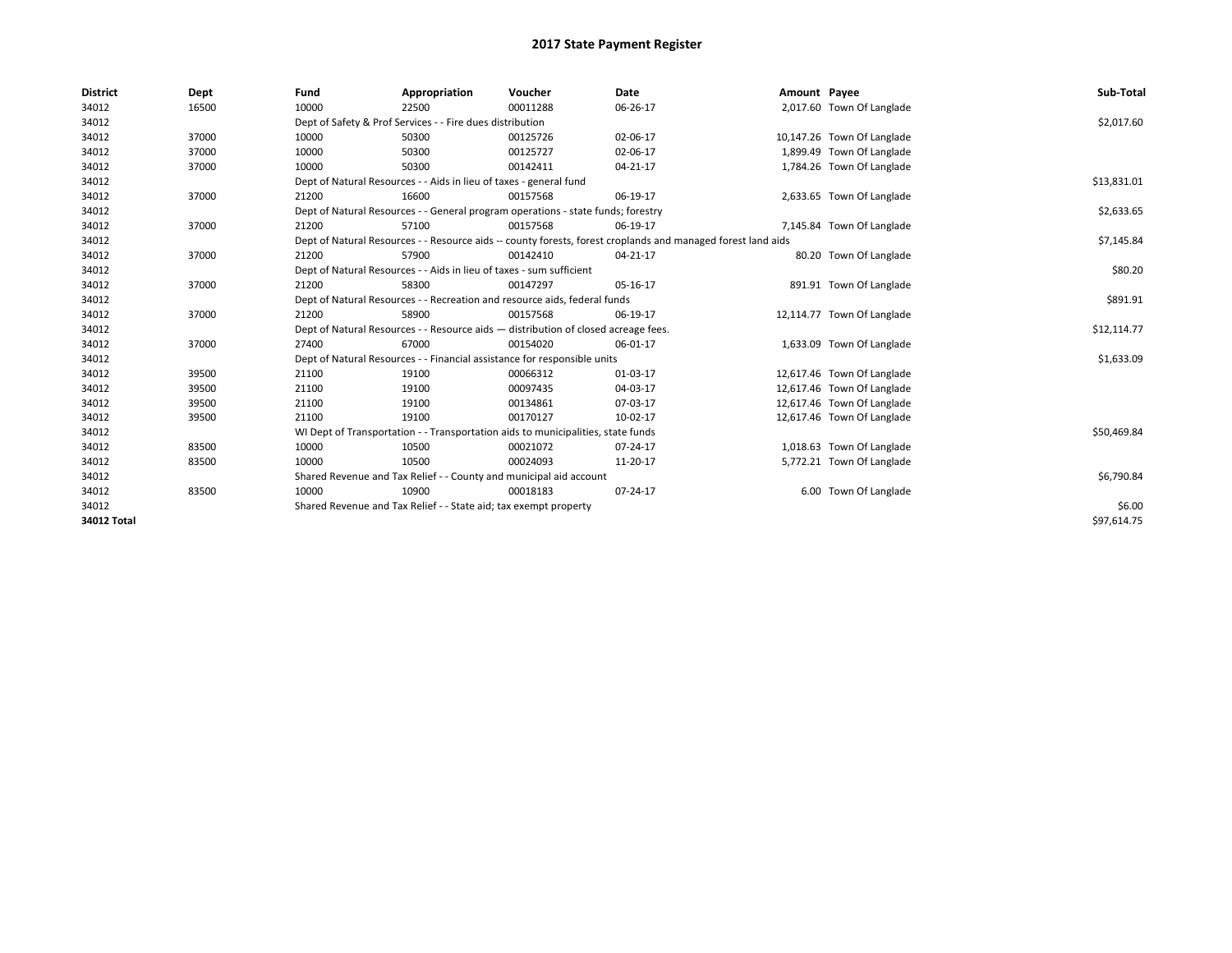| <b>District</b> | Dept  | Fund  | Appropriation                                                                                                | Voucher  | Date       | Amount Payee |                        | Sub-Total    |  |  |  |
|-----------------|-------|-------|--------------------------------------------------------------------------------------------------------------|----------|------------|--------------|------------------------|--------------|--|--|--|
| 34014           | 16500 | 10000 | 22500                                                                                                        | 00011289 | 06-26-17   |              | 2,638.56 Town Of Neva  |              |  |  |  |
| 34014           |       |       | Dept of Safety & Prof Services - - Fire dues distribution                                                    |          |            |              |                        | \$2,638.56   |  |  |  |
| 34014           | 37000 | 10000 | 50300                                                                                                        | 00143245 | 04-21-17   |              | 253.38 Town Of Neva    |              |  |  |  |
| 34014           | 37000 | 10000 | 50300                                                                                                        | 00143246 | 04-21-17   |              | 12.50 Town Of Neva     |              |  |  |  |
| 34014           |       |       | Dept of Natural Resources - - Aids in lieu of taxes - general fund                                           |          |            |              |                        |              |  |  |  |
| 34014           | 37000 | 21200 | 16600                                                                                                        | 00157569 | 06-19-17   |              | 1,255.52 Town Of Neva  |              |  |  |  |
| 34014           |       |       | Dept of Natural Resources - - General program operations - state funds; forestry                             |          | \$1,255.52 |              |                        |              |  |  |  |
| 34014           | 37000 | 21200 | 57100                                                                                                        | 00157569 | 06-19-17   |              | 1.122.23 Town Of Neva  |              |  |  |  |
| 34014           |       |       | Dept of Natural Resources - - Resource aids -- county forests, forest croplands and managed forest land aids |          | \$1,122.23 |              |                        |              |  |  |  |
| 34014           | 37000 | 21200 | 57900                                                                                                        | 00143247 | 04-21-17   |              | 38.54 Town Of Neva     |              |  |  |  |
| 34014           |       |       | Dept of Natural Resources - - Aids in lieu of taxes - sum sufficient                                         |          | \$38.54    |              |                        |              |  |  |  |
| 34014           | 37000 | 21200 | 58900                                                                                                        | 00157569 | 06-19-17   |              | 5,775.37 Town Of Neva  |              |  |  |  |
| 34014           |       |       | Dept of Natural Resources - - Resource aids - distribution of closed acreage fees.                           |          |            |              |                        |              |  |  |  |
| 34014           | 37000 | 27400 | 67000                                                                                                        | 00154808 | 06-01-17   |              | 3,222.58 Town Of Neva  |              |  |  |  |
| 34014           |       |       | Dept of Natural Resources - - Financial assistance for responsible units                                     |          |            |              |                        | \$3,222.58   |  |  |  |
| 34014           | 39500 | 21100 | 19100                                                                                                        | 00066313 | 01-03-17   |              | 16,790.25 Town Of Neva |              |  |  |  |
| 34014           | 39500 | 21100 | 19100                                                                                                        | 00097436 | 04-03-17   |              | 16,790.25 Town Of Neva |              |  |  |  |
| 34014           | 39500 | 21100 | 19100                                                                                                        | 00134862 | 07-03-17   |              | 16,790.25 Town Of Neva |              |  |  |  |
| 34014           | 39500 | 21100 | 19100                                                                                                        | 00170128 | 10-02-17   |              | 16,790.25 Town Of Neva |              |  |  |  |
| 34014           |       |       | WI Dept of Transportation - - Transportation aids to municipalities, state funds                             |          |            |              |                        | \$67,161.00  |  |  |  |
| 34014           | 83500 | 10000 | 10500                                                                                                        | 00021073 | 07-24-17   |              | 3,860.85 Town Of Neva  |              |  |  |  |
| 34014           | 83500 | 10000 | 10500                                                                                                        | 00024094 | 11-20-17   |              | 21,878.15 Town Of Neva |              |  |  |  |
| 34014           |       |       | Shared Revenue and Tax Relief - - County and municipal aid account                                           |          |            |              |                        | \$25,739.00  |  |  |  |
| 34014           | 83500 | 10000 | 10900                                                                                                        | 00018184 | 07-24-17   |              | 4.00 Town Of Neva      |              |  |  |  |
| 34014           |       |       | Shared Revenue and Tax Relief - - State aid; tax exempt property                                             |          |            |              |                        |              |  |  |  |
| 34014 Total     |       |       |                                                                                                              |          |            |              |                        | \$107,222.68 |  |  |  |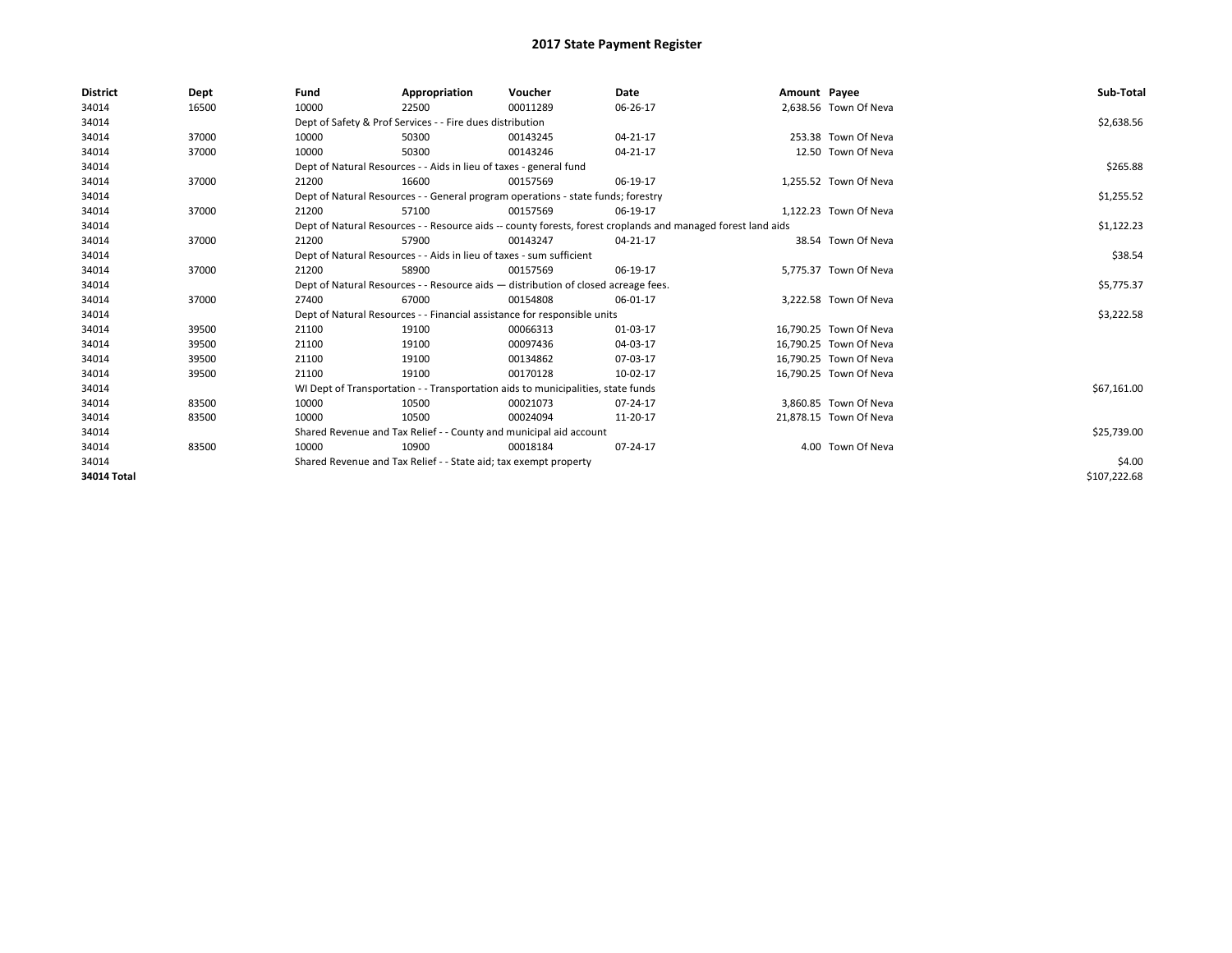| <b>District</b> | Dept  | Fund                                                                                                         | Appropriation                                                                    | Voucher     | Date     | Amount Payee |                           | Sub-Total    |
|-----------------|-------|--------------------------------------------------------------------------------------------------------------|----------------------------------------------------------------------------------|-------------|----------|--------------|---------------------------|--------------|
| 34016           | 16500 | 10000                                                                                                        | 22500                                                                            | 00011290    | 06-26-17 |              | 2,606.12 Town Of Norwood  |              |
| 34016           |       |                                                                                                              | Dept of Safety & Prof Services - - Fire dues distribution                        |             |          |              |                           | \$2,606.12   |
| 34016           | 37000 | 10000                                                                                                        | 50300                                                                            | 00125881    | 02-06-17 |              | 4.512.91 Town Of Norwood  |              |
| 34016           | 37000 | 10000                                                                                                        | 50300                                                                            | 00125882    | 02-06-17 |              | 3.340.97 Town Of Norwood  |              |
| 34016           | 37000 | 10000                                                                                                        | 50300                                                                            | 00142844    | 04-21-17 |              | 69.50 Town Of Norwood     |              |
| 34016           |       |                                                                                                              | Dept of Natural Resources - - Aids in lieu of taxes - general fund               |             |          |              |                           | \$7,923.38   |
| 34016           | 37000 | 21200                                                                                                        | 16600                                                                            | 00157570    | 06-19-17 |              | 1,552.21 Town Of Norwood  |              |
| 34016           |       |                                                                                                              | Dept of Natural Resources - - General program operations - state funds; forestry |             |          |              |                           | \$1,552.21   |
| 34016           | 37000 | 21200                                                                                                        | 57100                                                                            | 00157570    | 06-19-17 |              | 765.07 Town Of Norwood    |              |
| 34016           |       | Dept of Natural Resources - - Resource aids -- county forests, forest croplands and managed forest land aids |                                                                                  | \$765.07    |          |              |                           |              |
| 34016           | 37000 | 21200                                                                                                        | 57900                                                                            | 00142845    | 04-21-17 |              | 72.66 Town Of Norwood     |              |
| 34016           |       | Dept of Natural Resources - - Aids in lieu of taxes - sum sufficient                                         |                                                                                  | \$72.66     |          |              |                           |              |
| 34016           | 37000 | 21200                                                                                                        | 58900                                                                            | 00157570    | 06-19-17 |              | 7,140.15 Town Of Norwood  |              |
| 34016           |       | Dept of Natural Resources - - Resource aids - distribution of closed acreage fees.                           |                                                                                  | \$7,140.15  |          |              |                           |              |
| 34016           | 37000 | 27400                                                                                                        | 67000                                                                            | 00154792    | 06-01-17 |              | 1.356.00 Town Of Norwood  |              |
| 34016           |       |                                                                                                              | Dept of Natural Resources - - Financial assistance for responsible units         |             |          |              |                           | \$1,356.00   |
| 34016           | 39500 | 21100                                                                                                        | 19100                                                                            | 00066314    | 01-03-17 |              | 23.588.92 Town Of Norwood |              |
| 34016           | 39500 | 21100                                                                                                        | 19100                                                                            | 00097437    | 04-03-17 |              | 23,588.92 Town Of Norwood |              |
| 34016           | 39500 | 21100                                                                                                        | 19100                                                                            | 00134863    | 07-03-17 |              | 23,588.92 Town Of Norwood |              |
| 34016           | 39500 | 21100                                                                                                        | 19100                                                                            | 00170129    | 10-02-17 |              | 23,588.94 Town Of Norwood |              |
| 34016           |       |                                                                                                              | WI Dept of Transportation - - Transportation aids to municipalities, state funds |             |          |              |                           | \$94,355.70  |
| 34016           | 83500 | 10000                                                                                                        | 10500                                                                            | 00021074    | 07-24-17 |              | 5.518.05 Town Of Norwood  |              |
| 34016           | 83500 | 10000                                                                                                        | 10500                                                                            | 00024095    | 11-20-17 |              | 31,268.96 Town Of Norwood |              |
| 34016           |       | Shared Revenue and Tax Relief - - County and municipal aid account                                           |                                                                                  | \$36,787.01 |          |              |                           |              |
| 34016           | 83500 | 10000                                                                                                        | 10900                                                                            | 00018185    | 07-24-17 |              | 4.00 Town Of Norwood      |              |
| 34016           |       |                                                                                                              | Shared Revenue and Tax Relief - - State aid; tax exempt property                 |             |          |              |                           | \$4.00       |
| 34016 Total     |       |                                                                                                              |                                                                                  |             |          |              |                           | \$152,562.30 |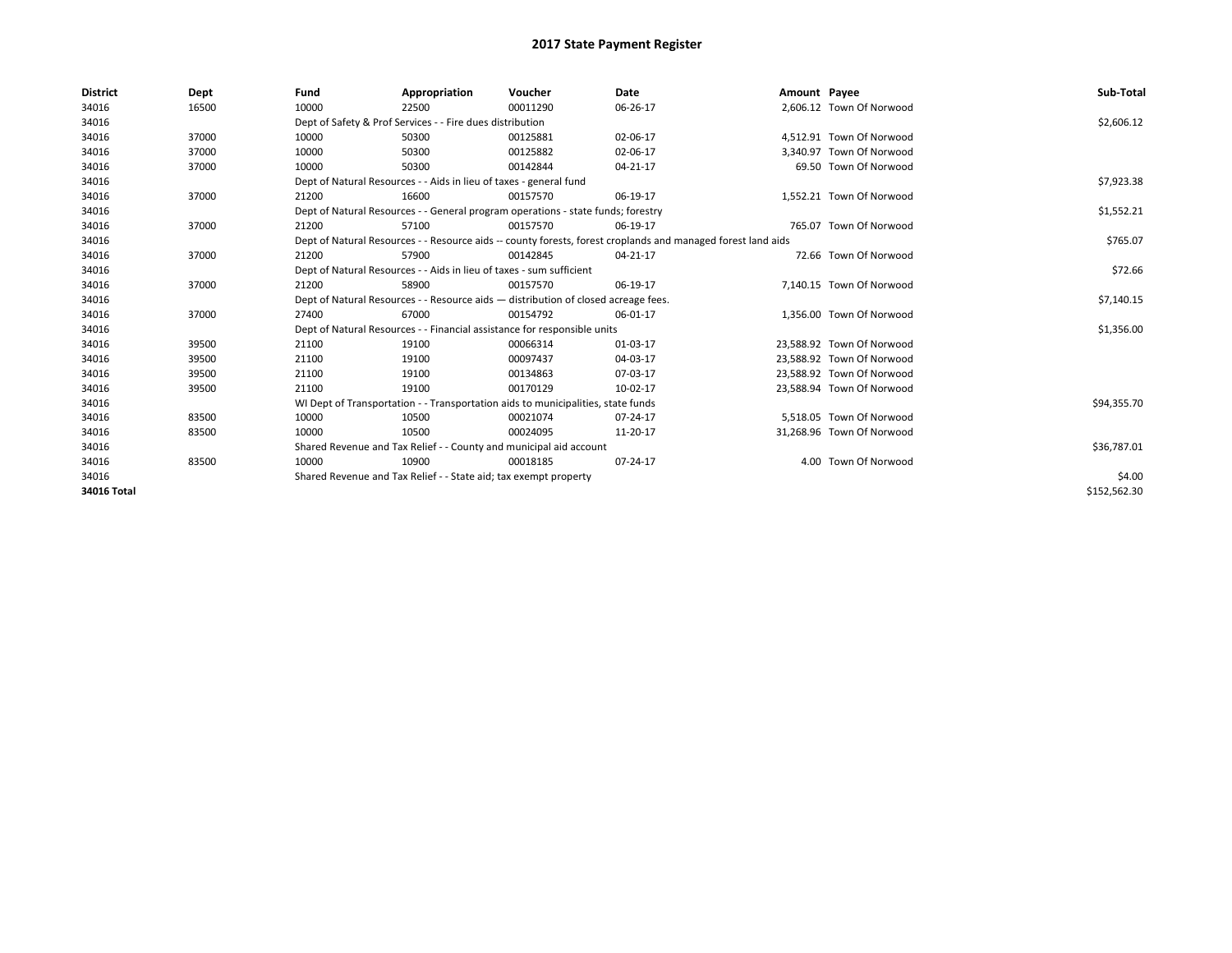| <b>District</b> | Dept  | Fund                                                                 | Appropriation                                                                                                | Voucher  | Date     | Amount Payee |                          | Sub-Total   |  |  |  |
|-----------------|-------|----------------------------------------------------------------------|--------------------------------------------------------------------------------------------------------------|----------|----------|--------------|--------------------------|-------------|--|--|--|
| 34018           | 16500 | 10000                                                                | 22500                                                                                                        | 00011291 | 06-26-17 |              | 432.03 Town Of Parrish   |             |  |  |  |
| 34018           |       |                                                                      | Dept of Safety & Prof Services - - Fire dues distribution                                                    |          |          |              |                          | \$432.03    |  |  |  |
| 34018           | 37000 | 10000                                                                | 50300                                                                                                        | 00143182 | 04-21-17 |              | 47.13 Town Of Parrish    |             |  |  |  |
| 34018           |       | Dept of Natural Resources - - Aids in lieu of taxes - general fund   |                                                                                                              | \$47.13  |          |              |                          |             |  |  |  |
| 34018           | 37000 | 21200                                                                | 16600                                                                                                        | 00157571 | 06-19-17 |              | 542.60 Town Of Parrish   |             |  |  |  |
| 34018           |       |                                                                      | Dept of Natural Resources - - General program operations - state funds; forestry                             |          |          |              |                          |             |  |  |  |
| 34018           | 37000 | 21200                                                                | 57100                                                                                                        | 00157571 | 06-19-17 |              | 5,778.37 Town Of Parrish |             |  |  |  |
| 34018           |       |                                                                      | Dept of Natural Resources - - Resource aids -- county forests, forest croplands and managed forest land aids |          |          |              |                          |             |  |  |  |
| 34018           | 37000 | 21200                                                                | 57900                                                                                                        | 00143181 | 04-21-17 |              | 85.56 Town Of Parrish    |             |  |  |  |
| 34018           |       | Dept of Natural Resources - - Aids in lieu of taxes - sum sufficient |                                                                                                              | \$85.56  |          |              |                          |             |  |  |  |
| 34018           | 37000 | 21200                                                                | 58900                                                                                                        | 00157571 | 06-19-17 |              | 2,495.98 Town Of Parrish |             |  |  |  |
| 34018           |       |                                                                      | Dept of Natural Resources - - Resource aids - distribution of closed acreage fees.                           |          |          |              |                          | \$2,495.98  |  |  |  |
| 34018           | 39500 | 21100                                                                | 19100                                                                                                        | 00066315 | 01-03-17 |              | 5,204.83 Town Of Parrish |             |  |  |  |
| 34018           | 39500 | 21100                                                                | 19100                                                                                                        | 00097438 | 04-03-17 |              | 5,204.83 Town Of Parrish |             |  |  |  |
| 34018           | 39500 | 21100                                                                | 19100                                                                                                        | 00134864 | 07-03-17 |              | 5,204.83 Town Of Parrish |             |  |  |  |
| 34018           | 39500 | 21100                                                                | 19100                                                                                                        | 00170130 | 10-02-17 |              | 5,204.84 Town Of Parrish |             |  |  |  |
| 34018           |       |                                                                      | WI Dept of Transportation - - Transportation aids to municipalities, state funds                             |          |          |              |                          | \$20,819.33 |  |  |  |
| 34018           | 83500 | 10000                                                                | 10500                                                                                                        | 00021075 | 07-24-17 |              | 224.20 Town Of Parrish   |             |  |  |  |
| 34018           | 83500 | 10000                                                                | 10500                                                                                                        | 00024096 | 11-20-17 |              | 1,270.47 Town Of Parrish |             |  |  |  |
| 34018           |       |                                                                      | Shared Revenue and Tax Relief - - County and municipal aid account                                           |          |          |              |                          | \$1,494.67  |  |  |  |
| 34018 Total     |       |                                                                      |                                                                                                              |          |          |              |                          | \$31,695.67 |  |  |  |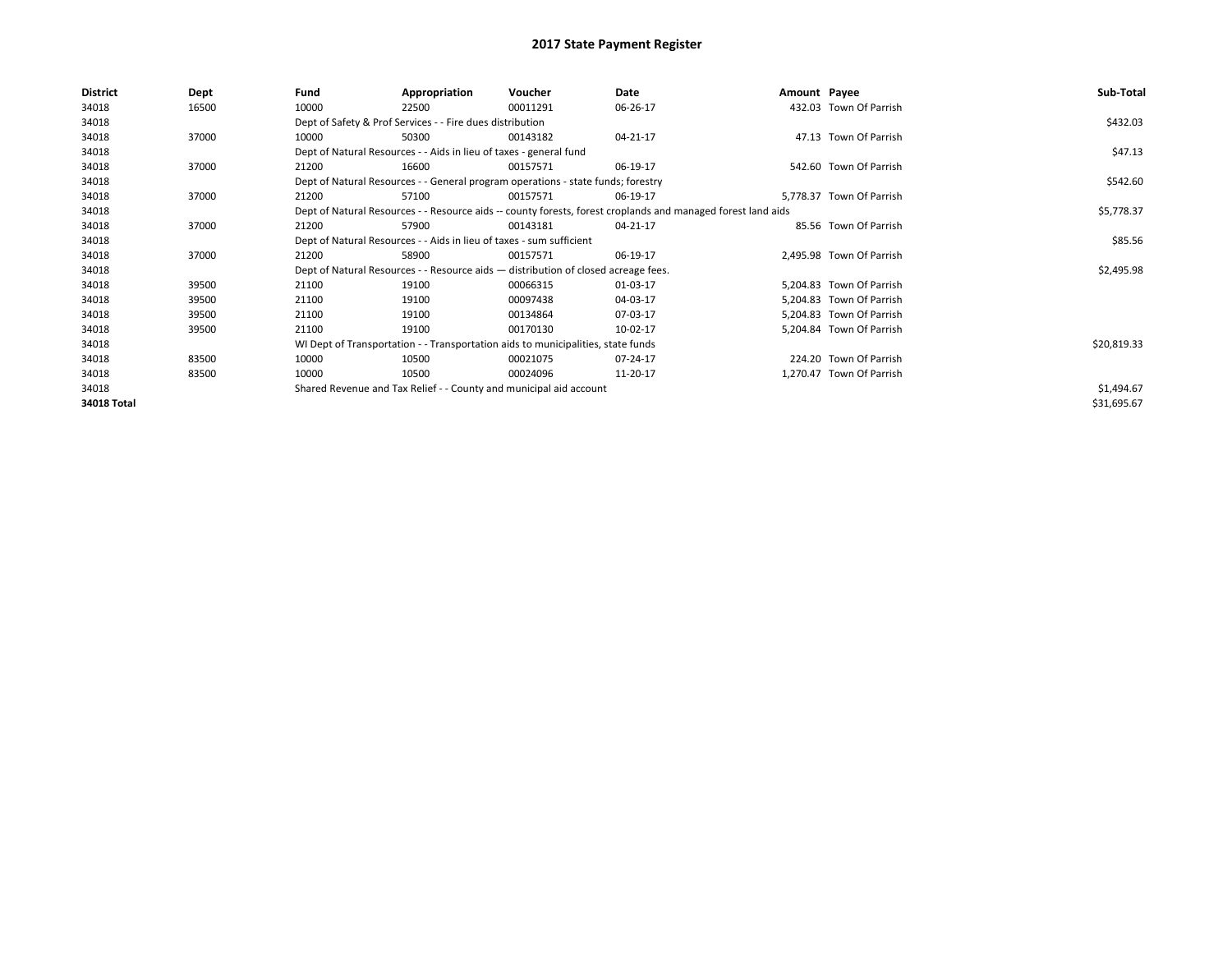| <b>District</b> | Dept  | Fund                                                                               | Appropriation                                                                                                | Voucher     | Date       | Amount Payee |                        | Sub-Total    |  |  |
|-----------------|-------|------------------------------------------------------------------------------------|--------------------------------------------------------------------------------------------------------------|-------------|------------|--------------|------------------------|--------------|--|--|
| 34020           | 16500 | 10000                                                                              | 22500                                                                                                        | 00011292    | 06-26-17   |              | 864.52 Town Of Peck    |              |  |  |
| 34020           |       |                                                                                    | Dept of Safety & Prof Services - - Fire dues distribution                                                    |             |            |              |                        | \$864.52     |  |  |
| 34020           | 37000 | 10000                                                                              | 50300                                                                                                        | 00142762    | 04-21-17   |              | 40.00 Town Of Peck     |              |  |  |
| 34020           |       |                                                                                    | Dept of Natural Resources - - Aids in lieu of taxes - general fund                                           |             |            |              |                        |              |  |  |
| 34020           | 37000 | 21200                                                                              | 16600                                                                                                        | 00157572    | 06-19-17   |              | 1,947.39 Town Of Peck  |              |  |  |
| 34020           |       | Dept of Natural Resources - - General program operations - state funds; forestry   |                                                                                                              | \$1,947.39  |            |              |                        |              |  |  |
| 34020           | 37000 | 21200                                                                              | 57100                                                                                                        | 00157572    | 06-19-17   |              | 1.090.49 Town Of Peck  |              |  |  |
| 34020           |       |                                                                                    | Dept of Natural Resources - - Resource aids -- county forests, forest croplands and managed forest land aids |             | \$1,090.49 |              |                        |              |  |  |
| 34020           | 37000 | 21200                                                                              | 58900                                                                                                        | 00157572    | 06-19-17   |              | 8.958.01 Town Of Peck  |              |  |  |
| 34020           |       | Dept of Natural Resources - - Resource aids - distribution of closed acreage fees. |                                                                                                              | \$8,958.01  |            |              |                        |              |  |  |
| 34020           | 37000 | 27400                                                                              | 67000                                                                                                        | 00154980    | 06-01-17   |              | 718.49 Town Of Peck    |              |  |  |
| 34020           |       |                                                                                    | Dept of Natural Resources - - Financial assistance for responsible units                                     |             |            |              |                        | \$718.49     |  |  |
| 34020           | 39500 | 21100                                                                              | 19100                                                                                                        | 00066316    | 01-03-17   |              | 18.871.14 Town Of Peck |              |  |  |
| 34020           | 39500 | 21100                                                                              | 19100                                                                                                        | 00097439    | 04-03-17   |              | 18,871.14 Town Of Peck |              |  |  |
| 34020           | 39500 | 21100                                                                              | 19100                                                                                                        | 00134865    | 07-03-17   |              | 18.871.14 Town Of Peck |              |  |  |
| 34020           | 39500 | 21100                                                                              | 19100                                                                                                        | 00170131    | 10-02-17   |              | 18,871.14 Town Of Peck |              |  |  |
| 34020           |       |                                                                                    | WI Dept of Transportation - - Transportation aids to municipalities, state funds                             |             |            |              |                        | \$75,484.56  |  |  |
| 34020           | 83500 | 10000                                                                              | 10500                                                                                                        | 00021076    | 07-24-17   |              | 4,151.04 Town Of Peck  |              |  |  |
| 34020           | 83500 | 10000                                                                              | 10500                                                                                                        | 00024097    | 11-20-17   |              | 23,522.56 Town Of Peck |              |  |  |
| 34020           |       | Shared Revenue and Tax Relief - - County and municipal aid account                 |                                                                                                              | \$27,673.60 |            |              |                        |              |  |  |
| 34020           | 83500 | 10000                                                                              | 10900                                                                                                        | 00018186    | 07-24-17   |              | 1.00 Town Of Peck      |              |  |  |
| 34020           |       | Shared Revenue and Tax Relief - - State aid; tax exempt property                   |                                                                                                              | \$1.00      |            |              |                        |              |  |  |
| 34020 Total     |       |                                                                                    |                                                                                                              |             |            |              |                        | \$116,778.06 |  |  |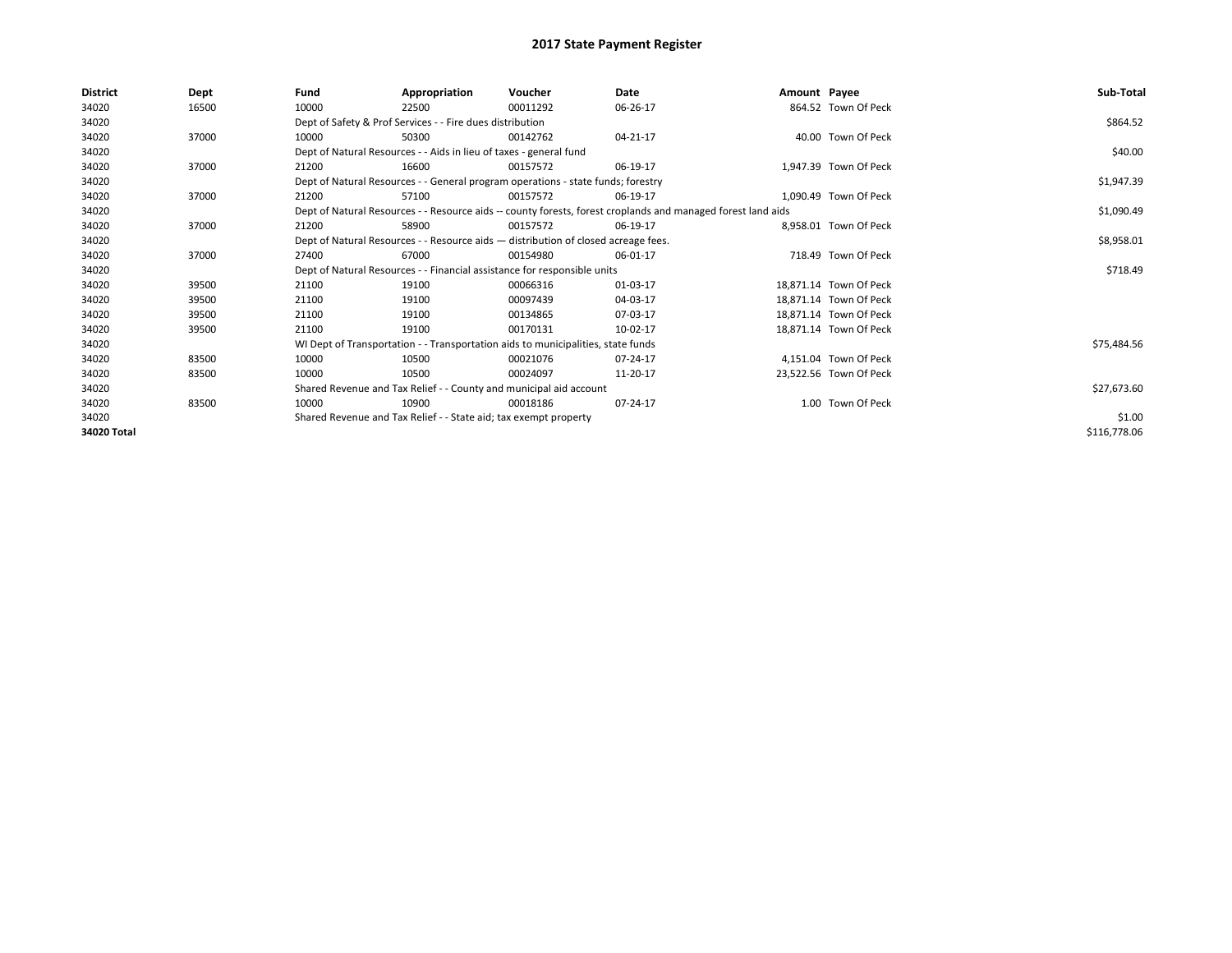| <b>District</b> | Dept  | Fund  | Appropriation                                                                                                | Voucher  | Date     | Amount Payee |                         | Sub-Total    |  |  |  |
|-----------------|-------|-------|--------------------------------------------------------------------------------------------------------------|----------|----------|--------------|-------------------------|--------------|--|--|--|
| 34022           | 16500 | 10000 | 22500                                                                                                        | 00011293 | 06-26-17 |              | 2,928.74 Town Of Polar  |              |  |  |  |
| 34022           |       |       | Dept of Safety & Prof Services - - Fire dues distribution                                                    |          |          |              |                         | \$2,928.74   |  |  |  |
| 34022           | 37000 | 10000 | 50300                                                                                                        | 00125851 | 02-06-17 |              | 6.007.44 Town Of Polar  |              |  |  |  |
| 34022           | 37000 | 10000 | 50300                                                                                                        | 00142754 | 04-21-17 |              | 225.75 Town Of Polar    |              |  |  |  |
| 34022           |       |       | Dept of Natural Resources - - Aids in lieu of taxes - general fund                                           |          |          |              |                         | \$6,233.19   |  |  |  |
| 34022           | 37000 | 21200 | 16600                                                                                                        | 00157573 | 06-19-17 |              | 772.53 Town Of Polar    |              |  |  |  |
| 34022           |       |       | Dept of Natural Resources - - General program operations - state funds; forestry                             |          |          |              |                         |              |  |  |  |
| 34022           | 37000 | 21200 | 57100                                                                                                        | 00157573 | 06-19-17 |              | 935.65 Town Of Polar    |              |  |  |  |
| 34022           |       |       | Dept of Natural Resources - - Resource aids -- county forests, forest croplands and managed forest land aids |          | \$935.65 |              |                         |              |  |  |  |
| 34022           | 37000 | 21200 | 57900                                                                                                        | 00142753 | 04-21-17 |              | 84.96 Town Of Polar     |              |  |  |  |
| 34022           |       |       | Dept of Natural Resources - - Aids in lieu of taxes - sum sufficient                                         |          |          |              |                         |              |  |  |  |
| 34022           | 37000 | 21200 | 58900                                                                                                        | 00157573 | 06-19-17 |              | 3,553.64 Town Of Polar  |              |  |  |  |
| 34022           |       |       | Dept of Natural Resources - - Resource aids - distribution of closed acreage fees.                           |          |          |              |                         |              |  |  |  |
| 34022           | 37000 | 27400 | 67000                                                                                                        | 00154036 | 06-01-17 |              | 3,329.57 Town Of Polar  |              |  |  |  |
| 34022           |       |       | Dept of Natural Resources - - Financial assistance for responsible units                                     |          |          |              |                         |              |  |  |  |
| 34022           | 39500 | 21100 | 19100                                                                                                        | 00066317 | 01-03-17 |              | 27,387.37 Town Of Polar |              |  |  |  |
| 34022           | 39500 | 21100 | 19100                                                                                                        | 00097440 | 04-03-17 |              | 27,387.37 Town Of Polar |              |  |  |  |
| 34022           | 39500 | 21100 | 19100                                                                                                        | 00134866 | 07-03-17 |              | 27.387.37 Town Of Polar |              |  |  |  |
| 34022           | 39500 | 21100 | 19100                                                                                                        | 00170132 | 10-02-17 |              | 27,387.39 Town Of Polar |              |  |  |  |
| 34022           |       |       | WI Dept of Transportation - - Transportation aids to municipalities, state funds                             |          |          |              |                         | \$109,549.50 |  |  |  |
| 34022           | 83500 | 10000 | 10500                                                                                                        | 00021077 | 07-24-17 |              | 4,069.60 Town Of Polar  |              |  |  |  |
| 34022           | 83500 | 10000 | 10500                                                                                                        | 00024098 | 11-20-17 |              | 23,061.06 Town Of Polar |              |  |  |  |
| 34022           |       |       | Shared Revenue and Tax Relief - - County and municipal aid account                                           |          |          |              |                         | \$27,130.66  |  |  |  |
| 34022           | 83500 | 10000 | 10900                                                                                                        | 00018187 | 07-24-17 |              | 4.00 Town Of Polar      |              |  |  |  |
| 34022           |       |       | Shared Revenue and Tax Relief - - State aid; tax exempt property                                             |          |          |              |                         |              |  |  |  |
| 34022           | 83500 | 10000 | 11000                                                                                                        | 00021077 | 07-24-17 |              | 152.19 Town Of Polar    |              |  |  |  |
| 34022           | 83500 | 10000 | 11000                                                                                                        | 00024098 | 11-20-17 |              | 894.23 Town Of Polar    |              |  |  |  |
| 34022           |       |       | Shared Revenue and Tax Relief - - Public utility distribution account                                        |          |          |              |                         |              |  |  |  |
| 34022 Total     |       |       |                                                                                                              |          |          |              |                         | \$155.568.86 |  |  |  |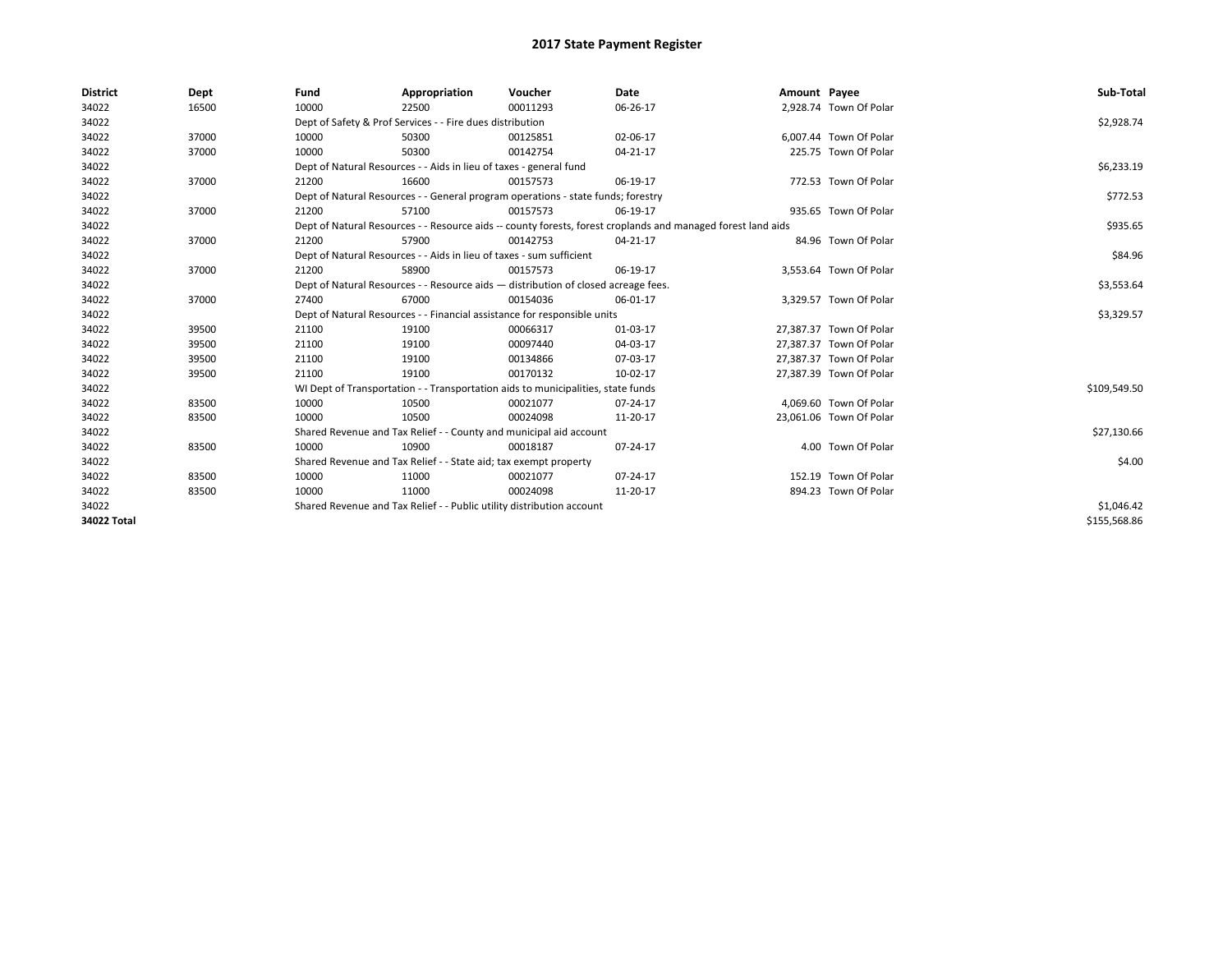| <b>District</b> | Dept  | Fund                                                                               | Appropriation                                                                                                | Voucher    | Date     | Amount Payee |                         | Sub-Total   |  |  |  |
|-----------------|-------|------------------------------------------------------------------------------------|--------------------------------------------------------------------------------------------------------------|------------|----------|--------------|-------------------------|-------------|--|--|--|
| 34024           | 16500 | 10000                                                                              | 22500                                                                                                        | 00011294   | 06-26-17 |              | 689.94 Town Of Price    |             |  |  |  |
| 34024           |       |                                                                                    | Dept of Safety & Prof Services - - Fire dues distribution                                                    |            |          |              |                         | \$689.94    |  |  |  |
| 34024           | 37000 | 10000                                                                              | 50300                                                                                                        | 00142882   | 04-21-17 |              | 251.00 Town Of Price    |             |  |  |  |
| 34024           |       |                                                                                    | Dept of Natural Resources - - Aids in lieu of taxes - general fund                                           |            |          |              |                         | \$251.00    |  |  |  |
| 34024           | 37000 | 21200                                                                              | 16600                                                                                                        | 00157574   | 06-19-17 |              | 1,197.61 Town Of Price  |             |  |  |  |
| 34024           |       |                                                                                    | Dept of Natural Resources - - General program operations - state funds; forestry                             |            |          |              |                         |             |  |  |  |
| 34024           | 37000 | 21200                                                                              | 57100                                                                                                        | 00157574   | 06-19-17 |              | 3,615.66 Town Of Price  |             |  |  |  |
| 34024           |       |                                                                                    | Dept of Natural Resources - - Resource aids -- county forests, forest croplands and managed forest land aids |            |          |              |                         |             |  |  |  |
| 34024           | 37000 | 21200                                                                              | 58900                                                                                                        | 00157574   | 06-19-17 |              | 5.509.00 Town Of Price  |             |  |  |  |
| 34024           |       | Dept of Natural Resources - - Resource aids - distribution of closed acreage fees. |                                                                                                              | \$5,509.00 |          |              |                         |             |  |  |  |
| 34024           | 37000 | 27400                                                                              | 67000                                                                                                        | 00154469   | 06-01-17 |              | 866.07 Town Of Price    |             |  |  |  |
| 34024           |       |                                                                                    | Dept of Natural Resources - - Financial assistance for responsible units                                     |            |          |              |                         | \$866.07    |  |  |  |
| 34024           | 39500 | 21100                                                                              | 19100                                                                                                        | 00066318   | 01-03-17 |              | 12,731.44 Town Of Price |             |  |  |  |
| 34024           | 39500 | 21100                                                                              | 19100                                                                                                        | 00097441   | 04-03-17 |              | 12,731.44 Town Of Price |             |  |  |  |
| 34024           | 39500 | 21100                                                                              | 19100                                                                                                        | 00134867   | 07-03-17 |              | 12,731.44 Town Of Price |             |  |  |  |
| 34024           | 39500 | 21100                                                                              | 19100                                                                                                        | 00170133   | 10-02-17 |              | 12,731.45 Town Of Price |             |  |  |  |
| 34024           |       |                                                                                    | WI Dept of Transportation - - Transportation aids to municipalities, state funds                             |            |          |              |                         | \$50,925.77 |  |  |  |
| 34024           | 83500 | 10000                                                                              | 10500                                                                                                        | 00021078   | 07-24-17 |              | 2.200.80 Town Of Price  |             |  |  |  |
| 34024           | 83500 | 10000                                                                              | 10500                                                                                                        | 00024099   | 11-20-17 |              | 12,471.19 Town Of Price |             |  |  |  |
| 34024           |       |                                                                                    | Shared Revenue and Tax Relief - - County and municipal aid account                                           |            |          |              |                         | \$14,671.99 |  |  |  |
| 34024 Total     |       |                                                                                    |                                                                                                              |            |          |              |                         | \$77,727.04 |  |  |  |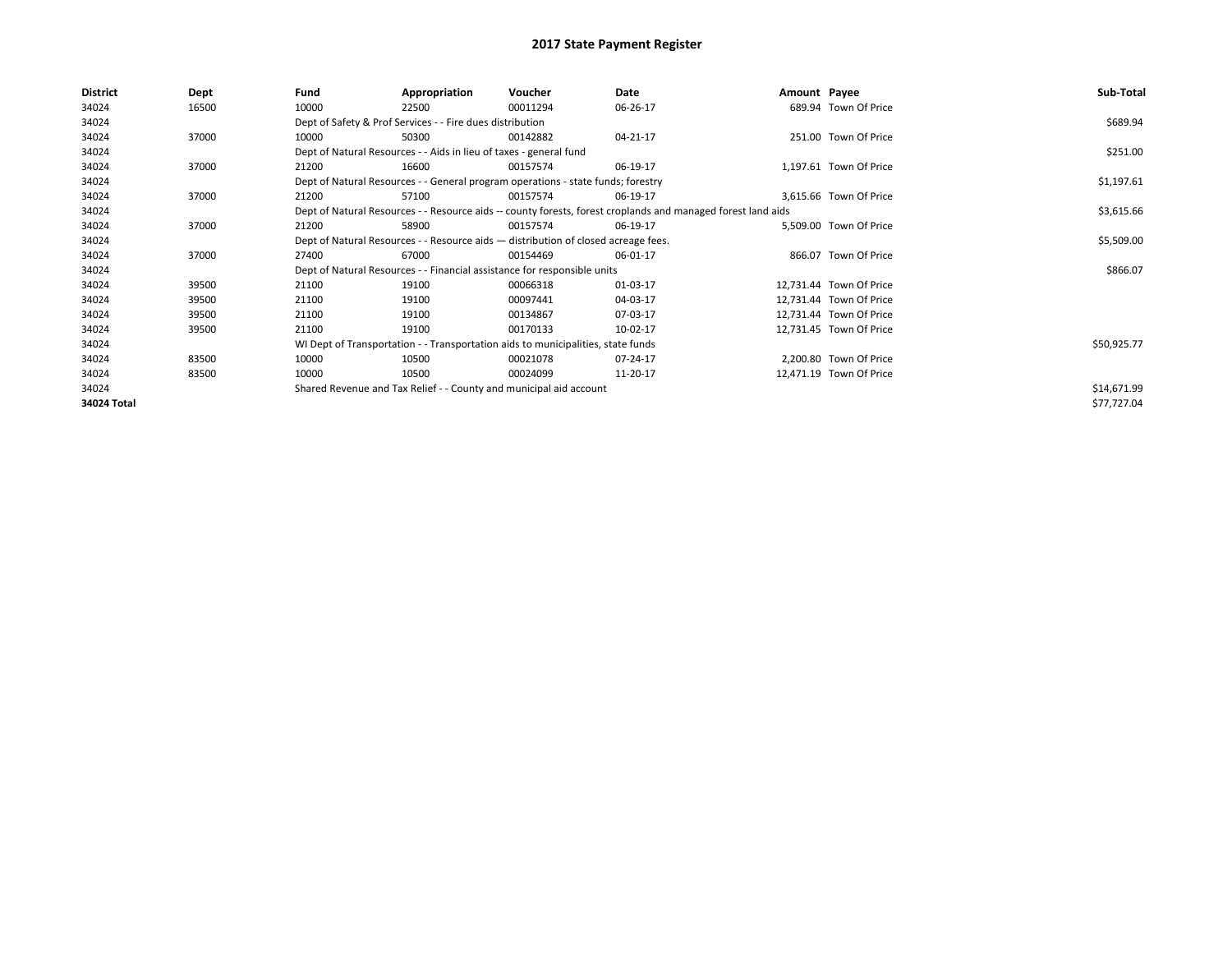| <b>District</b> | Dept  | Fund                                                                               | Appropriation                                                                    | Voucher    | Date                                                                                                         | Amount Payee |                           | Sub-Total    |
|-----------------|-------|------------------------------------------------------------------------------------|----------------------------------------------------------------------------------|------------|--------------------------------------------------------------------------------------------------------------|--------------|---------------------------|--------------|
| 34026           | 16500 | 10000                                                                              | 22500                                                                            | 00011295   | 06-26-17                                                                                                     |              | 4,385.51 Town Of Rolling  |              |
| 34026           |       |                                                                                    | Dept of Safety & Prof Services - - Fire dues distribution                        |            |                                                                                                              |              |                           | \$4,385.51   |
| 34026           | 37000 | 10000                                                                              | 50300                                                                            | 00142946   | 04-21-17                                                                                                     |              | 32.00 Town Of Rolling     |              |
| 34026           |       |                                                                                    | Dept of Natural Resources - - Aids in lieu of taxes - general fund               |            |                                                                                                              |              |                           | \$32.00      |
| 34026           | 37000 | 21200                                                                              | 16600                                                                            | 00157575   | 06-19-17                                                                                                     |              | 1,355.11 Town Of Rolling  |              |
| 34026           |       | Dept of Natural Resources - - General program operations - state funds; forestry   |                                                                                  | \$1,355.11 |                                                                                                              |              |                           |              |
| 34026           | 37000 | 21200                                                                              | 57100                                                                            | 00157575   | 06-19-17                                                                                                     |              | 816.69 Town Of Rolling    |              |
| 34026           |       |                                                                                    |                                                                                  |            | Dept of Natural Resources - - Resource aids -- county forests, forest croplands and managed forest land aids |              |                           | \$816.69     |
| 34026           | 37000 | 21200                                                                              | 57900                                                                            | 00142945   | 04-21-17                                                                                                     |              | 3.20 Town Of Rolling      |              |
| 34026           |       |                                                                                    | Dept of Natural Resources - - Aids in lieu of taxes - sum sufficient             |            |                                                                                                              |              |                           | \$3.20       |
| 34026           | 37000 | 21200                                                                              | 58900                                                                            | 00157575   | 06-19-17                                                                                                     |              | 6,233.50 Town Of Rolling  |              |
| 34026           |       | Dept of Natural Resources - - Resource aids - distribution of closed acreage fees. |                                                                                  | \$6,233.50 |                                                                                                              |              |                           |              |
| 34026           | 37000 | 27400                                                                              | 67000                                                                            | 00154132   | 06-01-17                                                                                                     |              | 861.32 Town Of Rolling    |              |
| 34026           |       |                                                                                    | Dept of Natural Resources - - Financial assistance for responsible units         |            |                                                                                                              |              |                           | \$861.32     |
| 34026           | 39500 | 21100                                                                              | 19100                                                                            | 00066319   | 01-03-17                                                                                                     |              | 28,191.10 Town Of Rolling |              |
| 34026           | 39500 | 21100                                                                              | 19100                                                                            | 00097442   | 04-03-17                                                                                                     |              | 28,191.10 Town Of Rolling |              |
| 34026           | 39500 | 21100                                                                              | 19100                                                                            | 00134868   | 07-03-17                                                                                                     |              | 28,191.10 Town Of Rolling |              |
| 34026           | 39500 | 21100                                                                              | 19100                                                                            | 00170134   | 10-02-17                                                                                                     |              | 28,191.12 Town Of Rolling |              |
| 34026           |       |                                                                                    | WI Dept of Transportation - - Transportation aids to municipalities, state funds |            |                                                                                                              |              |                           | \$112,764.42 |
| 34026           | 83500 | 10000                                                                              | 10500                                                                            | 00021079   | 07-24-17                                                                                                     |              | 6,574.17 Town Of Rolling  |              |
| 34026           | 83500 | 10000                                                                              | 10500                                                                            | 00024100   | 11-20-17                                                                                                     |              | 37,253.64 Town Of Rolling |              |
| 34026           |       |                                                                                    | Shared Revenue and Tax Relief - - County and municipal aid account               |            |                                                                                                              |              |                           | \$43,827.81  |
| 34026           | 83500 | 10000                                                                              | 10900                                                                            | 00018188   | 07-24-17                                                                                                     |              | 154.00 Town Of Rolling    |              |
| 34026           |       | Shared Revenue and Tax Relief - - State aid; tax exempt property                   |                                                                                  | \$154.00   |                                                                                                              |              |                           |              |
| 34026           | 83500 | 52100                                                                              | 36300                                                                            | 00015880   | 03-27-17                                                                                                     |              | 346.13 Town Of Rolling    |              |
| 34026           |       |                                                                                    | Shared Revenue and Tax Relief - - Lottery and gaming credit                      |            |                                                                                                              |              |                           | \$346.13     |
| 34026 Total     |       |                                                                                    |                                                                                  |            |                                                                                                              |              |                           | \$170,779.69 |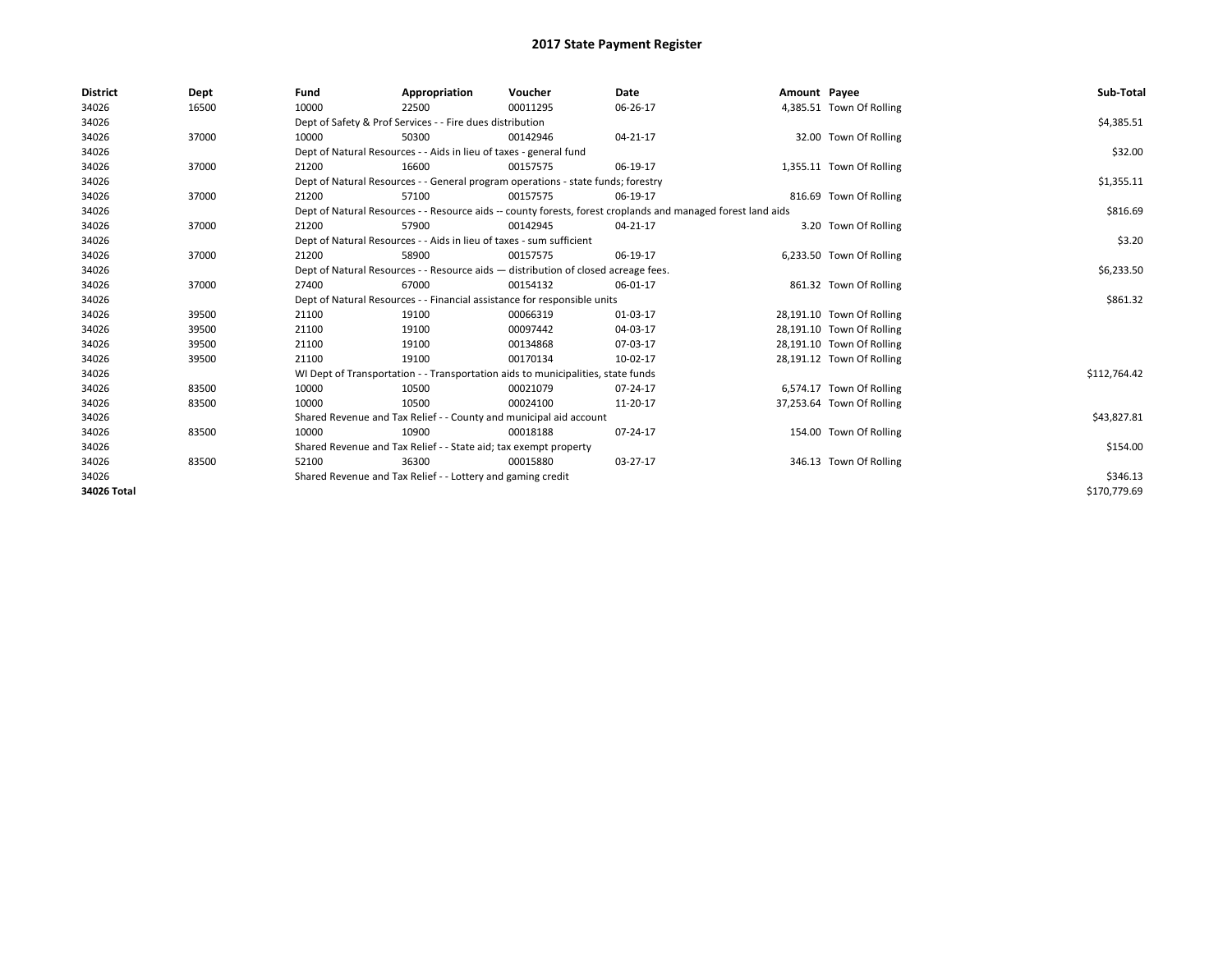| <b>District</b> | Dept  | Fund                                                                               | Appropriation                                                                    | Voucher     | Date                                                                                                         | Amount Payee |                          | Sub-Total   |
|-----------------|-------|------------------------------------------------------------------------------------|----------------------------------------------------------------------------------|-------------|--------------------------------------------------------------------------------------------------------------|--------------|--------------------------|-------------|
| 34028           | 16500 | 10000                                                                              | 22500                                                                            | 00011296    | 06-26-17                                                                                                     |              | 471.47 Town Of Summit    |             |
| 34028           |       |                                                                                    | Dept of Safety & Prof Services - - Fire dues distribution                        |             |                                                                                                              |              |                          | \$471.47    |
| 34028           | 37000 | 21200                                                                              | 16600                                                                            | 00157576    | 06-19-17                                                                                                     |              | 2,403.32 Town Of Summit  |             |
| 34028           |       | Dept of Natural Resources - - General program operations - state funds; forestry   |                                                                                  | \$2,403.32  |                                                                                                              |              |                          |             |
| 34028           | 37000 | 21200                                                                              | 57100                                                                            | 00157576    | 06-19-17                                                                                                     |              | 3,192.64 Town Of Summit  |             |
| 34028           |       |                                                                                    |                                                                                  |             | Dept of Natural Resources - - Resource aids -- county forests, forest croplands and managed forest land aids |              |                          | \$3,192.64  |
| 34028           | 37000 | 21200                                                                              | 58400                                                                            | 00177496    | 09-08-17                                                                                                     |              | 212.19 Town Of Summit    |             |
| 34028           |       | Dept of Natural Resources - - Resource aids -- payment in lieu of taxes; federal   |                                                                                  | \$212.19    |                                                                                                              |              |                          |             |
| 34028           | 37000 | 21200                                                                              | 58900                                                                            | 00157576    | 06-19-17                                                                                                     |              | 11.055.28 Town Of Summit |             |
| 34028           |       | Dept of Natural Resources - - Resource aids - distribution of closed acreage fees. |                                                                                  | \$11,055.28 |                                                                                                              |              |                          |             |
| 34028           | 37000 | 27400                                                                              | 67000                                                                            | 00154782    | 06-01-17                                                                                                     |              | 575.27 Town Of Summit    |             |
| 34028           |       |                                                                                    | Dept of Natural Resources - - Financial assistance for responsible units         |             |                                                                                                              |              |                          | \$575.27    |
| 34028           | 39500 | 21100                                                                              | 19100                                                                            | 00066320    | 01-03-17                                                                                                     |              | 7,510.88 Town Of Summit  |             |
| 34028           | 39500 | 21100                                                                              | 19100                                                                            | 00097443    | 04-03-17                                                                                                     |              | 7,510.88 Town Of Summit  |             |
| 34028           | 39500 | 21100                                                                              | 19100                                                                            | 00134869    | 07-03-17                                                                                                     |              | 7,510.88 Town Of Summit  |             |
| 34028           | 39500 | 21100                                                                              | 19100                                                                            | 00170135    | 10-02-17                                                                                                     |              | 7,510.89 Town Of Summit  |             |
| 34028           |       |                                                                                    | WI Dept of Transportation - - Transportation aids to municipalities, state funds |             |                                                                                                              |              |                          | \$30,043.53 |
| 34028           | 83500 | 10000                                                                              | 10500                                                                            | 00021080    | 07-24-17                                                                                                     |              | 1,021.77 Town Of Summit  |             |
| 34028           | 83500 | 10000                                                                              | 10500                                                                            | 00024101    | 11-20-17                                                                                                     |              | 5,790.04 Town Of Summit  |             |
| 34028           |       |                                                                                    | Shared Revenue and Tax Relief - - County and municipal aid account               |             |                                                                                                              |              |                          | \$6,811.81  |
| 34028 Total     |       |                                                                                    |                                                                                  |             |                                                                                                              |              |                          | \$54,765.51 |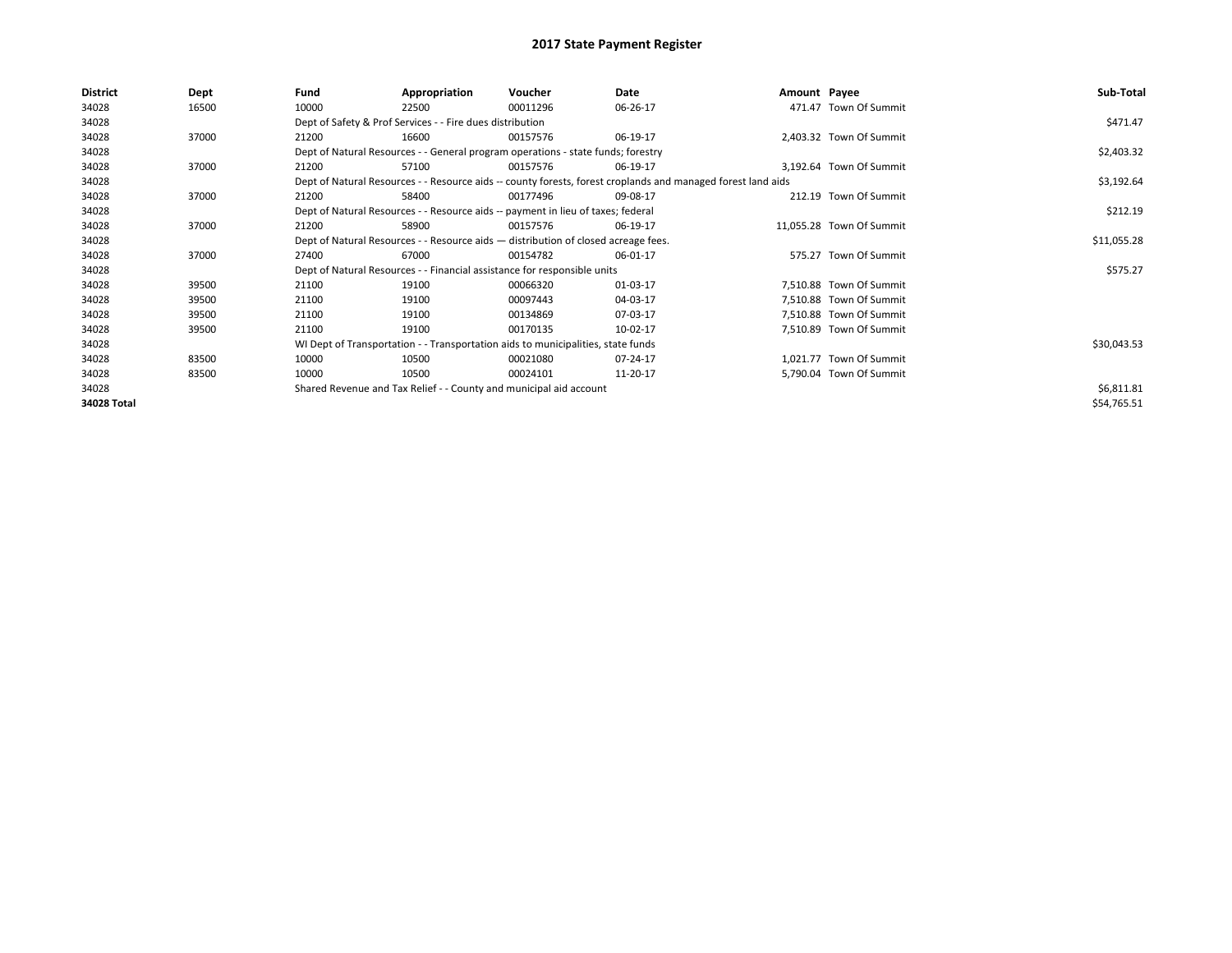| <b>District</b> | Dept  | Fund                                                                               | Appropriation                                                                    | Voucher     | Date                                                                                                         | Amount Payee |                         | Sub-Total    |
|-----------------|-------|------------------------------------------------------------------------------------|----------------------------------------------------------------------------------|-------------|--------------------------------------------------------------------------------------------------------------|--------------|-------------------------|--------------|
| 34030           | 16500 | 10000                                                                              | 22500                                                                            | 00011297    | 06-26-17                                                                                                     |              | 5,453.07 Town Of Upham  |              |
| 34030           |       |                                                                                    | Dept of Safety & Prof Services - - Fire dues distribution                        |             |                                                                                                              |              |                         | \$5,453.07   |
| 34030           | 37000 | 10000                                                                              | 50300                                                                            | 00125872    | 02-06-17                                                                                                     |              | 356.56 Town Of Upham    |              |
| 34030           | 37000 | 10000                                                                              | 50300                                                                            | 00125873    | 02-06-17                                                                                                     |              | 34.58 Town Of Upham     |              |
| 34030           | 37000 | 10000                                                                              | 50300                                                                            | 00142815    | 04-21-17                                                                                                     |              | 68.50 Town Of Upham     |              |
| 34030           | 37000 | 10000                                                                              | 50300                                                                            | 00142816    | $04 - 21 - 17$                                                                                               |              | 147.78 Town Of Upham    |              |
| 34030           |       | Dept of Natural Resources - - Aids in lieu of taxes - general fund                 |                                                                                  | \$607.42    |                                                                                                              |              |                         |              |
| 34030           | 37000 | 21200                                                                              | 16600                                                                            | 00157577    | 06-19-17                                                                                                     |              | 2,246.90 Town Of Upham  |              |
| 34030           |       |                                                                                    | Dept of Natural Resources - - General program operations - state funds; forestry |             |                                                                                                              |              |                         | \$2,246.90   |
| 34030           | 37000 | 21200                                                                              | 57100                                                                            | 00157577    | 06-19-17                                                                                                     |              | 8,139.35 Town Of Upham  |              |
| 34030           |       |                                                                                    |                                                                                  |             | Dept of Natural Resources - - Resource aids -- county forests, forest croplands and managed forest land aids |              |                         | \$8,139.35   |
| 34030           | 37000 | 21200                                                                              | 57900                                                                            | 00142817    | 04-21-17                                                                                                     |              | 33.44 Town Of Upham     |              |
| 34030           |       | Dept of Natural Resources - - Aids in lieu of taxes - sum sufficient               |                                                                                  | \$33.44     |                                                                                                              |              |                         |              |
| 34030           | 37000 | 21200                                                                              | 58900                                                                            | 00157577    | 06-19-17                                                                                                     |              | 10,335.75 Town Of Upham |              |
| 34030           |       | Dept of Natural Resources - - Resource aids - distribution of closed acreage fees. |                                                                                  | \$10,335.75 |                                                                                                              |              |                         |              |
| 34030           | 37000 | 27400                                                                              | 67000                                                                            | 00154885    | 06-01-17                                                                                                     |              | 2,345.44 Town Of Upham  |              |
| 34030           |       |                                                                                    | Dept of Natural Resources - - Financial assistance for responsible units         |             |                                                                                                              |              |                         | \$2,345.44   |
| 34030           | 39500 | 21100                                                                              | 19100                                                                            | 00066321    | 01-03-17                                                                                                     |              | 27,024.04 Town Of Upham |              |
| 34030           | 39500 | 21100                                                                              | 19100                                                                            | 00097444    | 04-03-17                                                                                                     |              | 27,024.04 Town Of Upham |              |
| 34030           | 39500 | 21100                                                                              | 19100                                                                            | 00134870    | 07-03-17                                                                                                     |              | 27,024.04 Town Of Upham |              |
| 34030           | 39500 | 21100                                                                              | 19100                                                                            | 00170136    | 10-02-17                                                                                                     |              | 27,024.06 Town Of Upham |              |
| 34030           |       |                                                                                    | WI Dept of Transportation - - Transportation aids to municipalities, state funds |             |                                                                                                              |              |                         | \$108,096.18 |
| 34030           | 83500 | 10000                                                                              | 10500                                                                            | 00021081    | $07 - 24 - 17$                                                                                               |              | 1,201.12 Town Of Upham  |              |
| 34030           | 83500 | 10000                                                                              | 10500                                                                            | 00024102    | 11-20-17                                                                                                     |              | 6,806.34 Town Of Upham  |              |
| 34030           |       |                                                                                    | Shared Revenue and Tax Relief - - County and municipal aid account               |             |                                                                                                              |              |                         | \$8,007.46   |
| 34030           | 83500 | 10000                                                                              | 10900                                                                            | 00018189    | 07-24-17                                                                                                     |              | 6.00 Town Of Upham      |              |
| 34030           |       | Shared Revenue and Tax Relief - - State aid; tax exempt property                   |                                                                                  | \$6.00      |                                                                                                              |              |                         |              |
| 34030           | 83500 | 10000                                                                              | 11000                                                                            | 00021081    | 07-24-17                                                                                                     |              | 660.54 Town Of Upham    |              |
| 34030           | 83500 | 10000                                                                              | 11000                                                                            | 00024102    | 11-20-17                                                                                                     |              | 3,782.55 Town Of Upham  |              |
| 34030           |       | Shared Revenue and Tax Relief - - Public utility distribution account              |                                                                                  | \$4,443.09  |                                                                                                              |              |                         |              |
| 34030 Total     |       |                                                                                    |                                                                                  |             |                                                                                                              |              |                         | \$149,714.10 |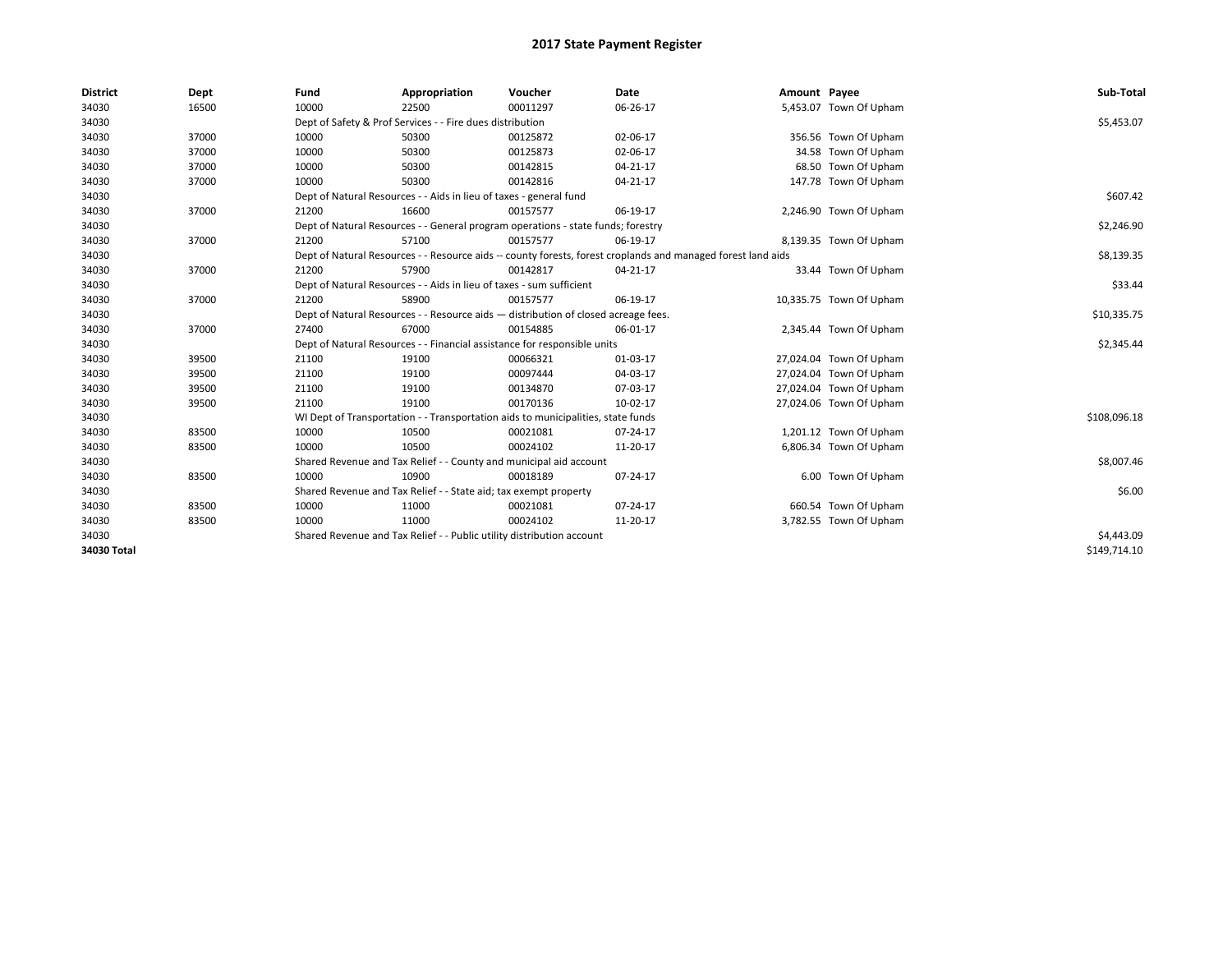| <b>District</b> | Dept  | Fund                                                                                                         | Appropriation                                                                      | Voucher    | Date     | Amount Payee |                         | Sub-Total   |  |  |
|-----------------|-------|--------------------------------------------------------------------------------------------------------------|------------------------------------------------------------------------------------|------------|----------|--------------|-------------------------|-------------|--|--|
| 34032           | 16500 | 10000                                                                                                        | 22500                                                                              | 00011298   | 06-26-17 |              | 674.52 Town Of Vilas    |             |  |  |
| 34032           |       |                                                                                                              | Dept of Safety & Prof Services - - Fire dues distribution                          |            |          |              |                         | \$674.52    |  |  |
| 34032           | 37000 | 21200                                                                                                        | 16600                                                                              | 00157578   | 06-19-17 |              | 3,089.04 Town Of Vilas  |             |  |  |
| 34032           |       | Dept of Natural Resources - - General program operations - state funds; forestry                             |                                                                                    | \$3,089.04 |          |              |                         |             |  |  |
| 34032           | 37000 | 21200                                                                                                        | 57100                                                                              | 00157578   | 06-19-17 |              | 2,280.62 Town Of Vilas  |             |  |  |
| 34032           |       | Dept of Natural Resources - - Resource aids -- county forests, forest croplands and managed forest land aids |                                                                                    | \$2,280.62 |          |              |                         |             |  |  |
| 34032           | 37000 | 21200                                                                                                        | 58900                                                                              | 00157578   | 06-19-17 |              | 14,209.58 Town Of Vilas |             |  |  |
| 34032           |       |                                                                                                              | Dept of Natural Resources - - Resource aids - distribution of closed acreage fees. |            |          |              |                         |             |  |  |
| 34032           | 37000 | 27400                                                                                                        | 67000                                                                              | 00154895   | 06-01-17 |              | 233.75 Town Of Vilas    |             |  |  |
| 34032           |       | Dept of Natural Resources - - Financial assistance for responsible units                                     |                                                                                    | \$233.75   |          |              |                         |             |  |  |
| 34032           | 39500 | 21100                                                                                                        | 19100                                                                              | 00066322   | 01-03-17 |              | 12,998.05 Town Of Vilas |             |  |  |
| 34032           | 39500 | 21100                                                                                                        | 19100                                                                              | 00097445   | 04-03-17 |              | 12,998.05 Town Of Vilas |             |  |  |
| 34032           | 39500 | 21100                                                                                                        | 19100                                                                              | 00134871   | 07-03-17 |              | 12,998.05 Town Of Vilas |             |  |  |
| 34032           | 39500 | 21100                                                                                                        | 19100                                                                              | 00170137   | 10-02-17 |              | 12,998.08 Town Of Vilas |             |  |  |
| 34032           |       |                                                                                                              | WI Dept of Transportation - - Transportation aids to municipalities, state funds   |            |          |              |                         | \$51,992.23 |  |  |
| 34032           | 83500 | 10000                                                                                                        | 10500                                                                              | 00021082   | 07-24-17 |              | 1,027.24 Town Of Vilas  |             |  |  |
| 34032           | 83500 | 10000                                                                                                        | 10500                                                                              | 00024103   | 11-20-17 |              | 5,821.04 Town Of Vilas  |             |  |  |
| 34032           |       |                                                                                                              | Shared Revenue and Tax Relief - - County and municipal aid account                 |            |          |              |                         | \$6,848.28  |  |  |
| 34032           | 83500 | 10000                                                                                                        | 10900                                                                              | 00018190   | 07-24-17 |              | 1.00 Town Of Vilas      |             |  |  |
| 34032           |       | Shared Revenue and Tax Relief - - State aid; tax exempt property                                             |                                                                                    | \$1.00     |          |              |                         |             |  |  |
| 34032 Total     |       |                                                                                                              |                                                                                    |            |          |              |                         | \$79,329.02 |  |  |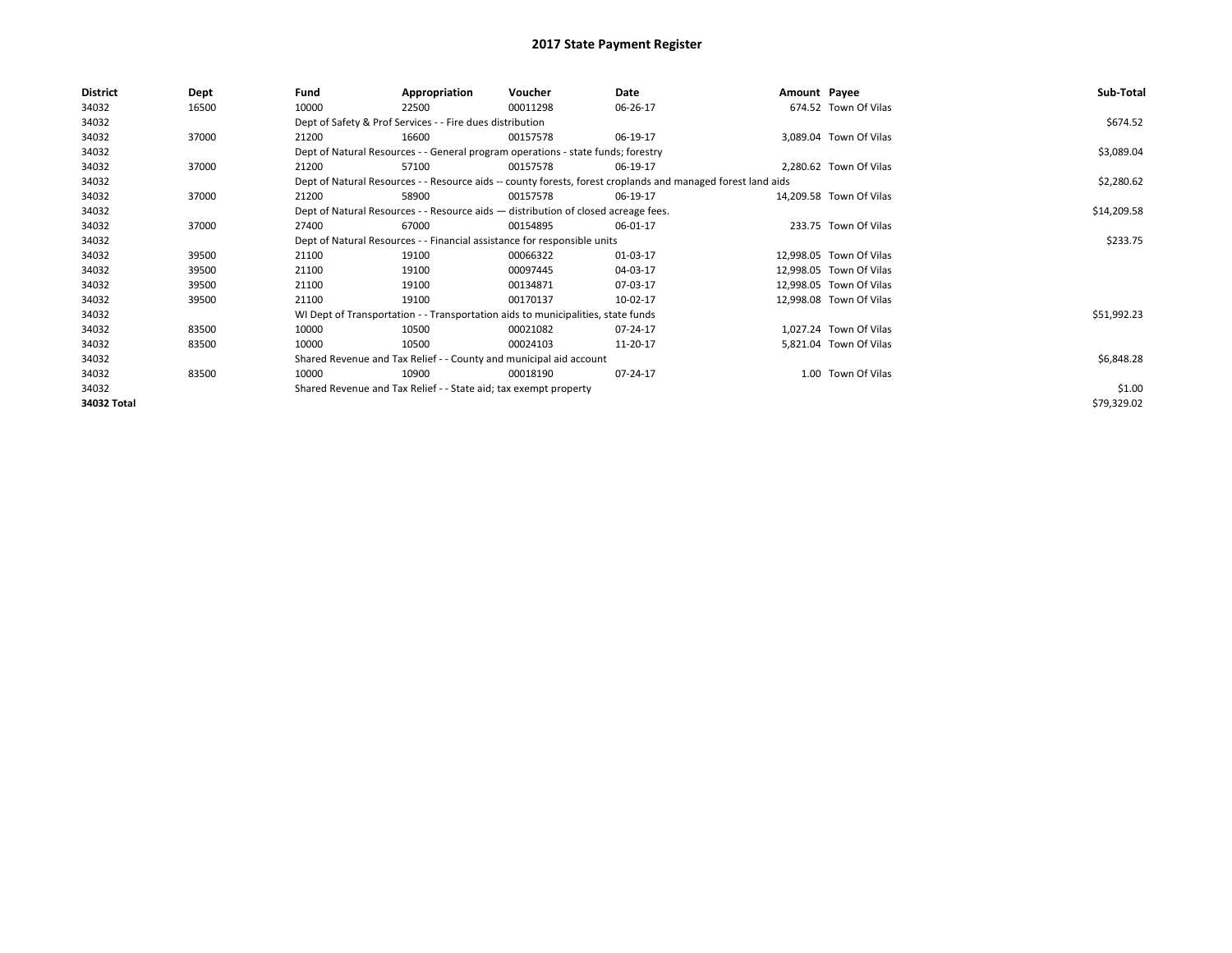| <b>District</b> | Dept  | Fund                                                                                                         | Appropriation                                                        | Voucher                                                                            | <b>Date</b> | Amount Payee |                              | Sub-Total    |  |  |
|-----------------|-------|--------------------------------------------------------------------------------------------------------------|----------------------------------------------------------------------|------------------------------------------------------------------------------------|-------------|--------------|------------------------------|--------------|--|--|
| 34034           | 16500 | 10000                                                                                                        | 22500                                                                | 00011299                                                                           | 06-26-17    |              | 4,025.71 Town Of Wolf River  |              |  |  |
| 34034           |       |                                                                                                              | Dept of Safety & Prof Services - - Fire dues distribution            |                                                                                    |             |              |                              | \$4,025.71   |  |  |
| 34034           | 37000 | 10000                                                                                                        | 50300                                                                | 00126354                                                                           | 02-06-17    |              | 9,455.01 Town Of Wolf River  |              |  |  |
| 34034           | 37000 | 10000                                                                                                        | 50300                                                                | 00126355                                                                           | 02-06-17    |              | 1.539.58 Town Of Wolf River  |              |  |  |
| 34034           | 37000 | 10000                                                                                                        | 50300                                                                | 00144148                                                                           | 04-21-17    |              | 7,920.79 Town Of Wolf River  |              |  |  |
| 34034           |       |                                                                                                              | Dept of Natural Resources - - Aids in lieu of taxes - general fund   |                                                                                    |             |              |                              | \$18,915.38  |  |  |
| 34034           | 37000 | 21200                                                                                                        | 16600                                                                | 00157579                                                                           | 06-19-17    |              | 3,640.18 Town Of Wolf River  |              |  |  |
| 34034           |       | Dept of Natural Resources - - General program operations - state funds; forestry                             |                                                                      | \$3,640.18                                                                         |             |              |                              |              |  |  |
| 34034           | 37000 | 21200                                                                                                        | 57100                                                                | 00157579                                                                           | 06-19-17    |              | 3.684.46 Town Of Wolf River  |              |  |  |
| 34034           |       | Dept of Natural Resources - - Resource aids -- county forests, forest croplands and managed forest land aids |                                                                      | \$3,684.46                                                                         |             |              |                              |              |  |  |
| 34034           | 37000 | 21200                                                                                                        | 57900                                                                | 00144149                                                                           | 04-21-17    |              | 270.51 Town Of Wolf River    |              |  |  |
| 34034           |       |                                                                                                              | Dept of Natural Resources - - Aids in lieu of taxes - sum sufficient |                                                                                    |             |              |                              |              |  |  |
| 34034           | 37000 | 21200                                                                                                        | 58300                                                                | 00144768                                                                           | 04-26-17    |              | 3,656.96 Town Of Wolf River  |              |  |  |
| 34034           |       | Dept of Natural Resources - - Recreation and resource aids, federal funds                                    |                                                                      | \$3,656.96                                                                         |             |              |                              |              |  |  |
| 34034           | 37000 | 21200                                                                                                        | 58400                                                                | 00177497                                                                           | 09-08-17    |              | 72,753.24 Town Of Wolf River |              |  |  |
| 34034           |       | Dept of Natural Resources - - Resource aids -- payment in lieu of taxes; federal                             |                                                                      | \$72,753.24                                                                        |             |              |                              |              |  |  |
| 34034           | 37000 | 21200                                                                                                        | 58900                                                                | 00157579                                                                           | 06-19-17    |              | 16,744.84 Town Of Wolf River |              |  |  |
| 34034           |       |                                                                                                              |                                                                      | Dept of Natural Resources - - Resource aids - distribution of closed acreage fees. |             |              |                              | \$16,744.84  |  |  |
| 34034           | 37000 | 27400                                                                                                        | 67000                                                                | 00154238                                                                           | 06-01-17    |              | 2,157.65 Town Of Wolf River  |              |  |  |
| 34034           |       |                                                                                                              |                                                                      | Dept of Natural Resources - - Financial assistance for responsible units           |             |              |                              | \$2,157.65   |  |  |
| 34034           | 39500 | 21100                                                                                                        | 19100                                                                | 00066323                                                                           | 01-03-17    |              | 41,458.15 Town Of Wolf River |              |  |  |
| 34034           | 39500 | 21100                                                                                                        | 19100                                                                | 00097446                                                                           | 04-03-17    |              | 41,458.15 Town Of Wolf River |              |  |  |
| 34034           | 39500 | 21100                                                                                                        | 19100                                                                | 00134872                                                                           | 07-03-17    |              | 41.458.15 Town Of Wolf River |              |  |  |
| 34034           | 39500 | 21100                                                                                                        | 19100                                                                | 00170138                                                                           | 10-02-17    |              | 41,458.17 Town Of Wolf River |              |  |  |
| 34034           |       |                                                                                                              |                                                                      | WI Dept of Transportation - - Transportation aids to municipalities, state funds   |             |              |                              | \$165,832.62 |  |  |
| 34034           | 83500 | 10000                                                                                                        | 10500                                                                | 00021083                                                                           | 07-24-17    |              | 3,092.50 Town Of Wolf River  |              |  |  |
| 34034           | 83500 | 10000                                                                                                        | 10500                                                                | 00024104                                                                           | 11-20-17    |              | 17,524.14 Town Of Wolf River |              |  |  |
| 34034           |       | Shared Revenue and Tax Relief - - County and municipal aid account                                           |                                                                      | \$20,616.64                                                                        |             |              |                              |              |  |  |
| 34034           | 83500 | 10000                                                                                                        | 10900                                                                | 00018191                                                                           | 07-24-17    |              | 4.00 Town Of Wolf River      |              |  |  |
| 34034           |       |                                                                                                              | Shared Revenue and Tax Relief - - State aid; tax exempt property     |                                                                                    |             |              |                              | \$4.00       |  |  |
| 34034           | 83500 | 10000                                                                                                        | 50100                                                                | 00015302                                                                           | 01-31-17    |              | 107.60 Town Of Wolf River    |              |  |  |
| 34034           |       |                                                                                                              | Shared Revenue and Tax Relief - - Payments for municipal services    |                                                                                    |             |              |                              | \$107.60     |  |  |
| 34034 Total     |       |                                                                                                              |                                                                      |                                                                                    |             |              |                              | \$312,409.79 |  |  |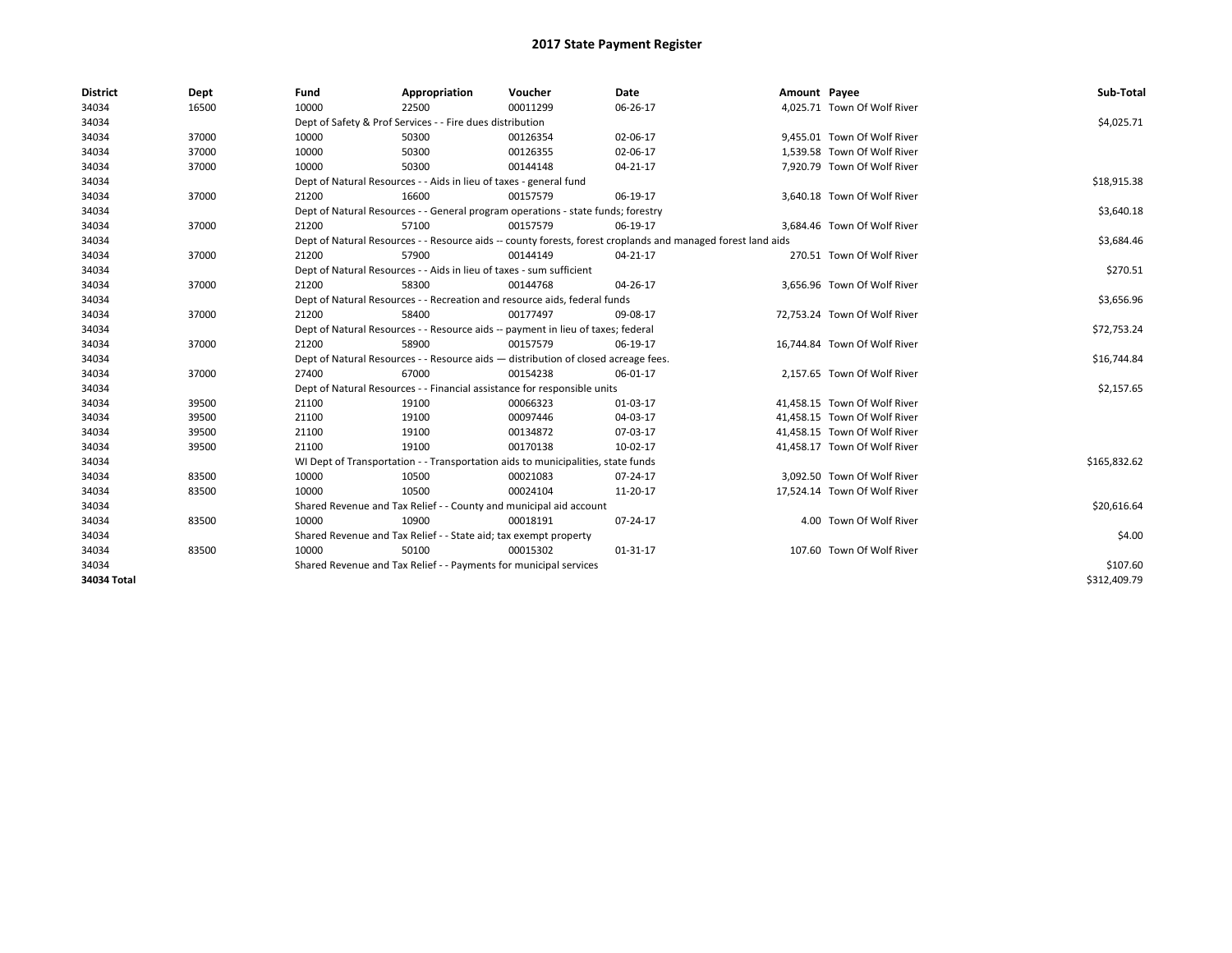| <b>District</b> | Dept  | Fund                                                                                                         | Appropriation                                                      | Voucher                                                                            | Date     | Amount Payee |                                  | Sub-Total    |
|-----------------|-------|--------------------------------------------------------------------------------------------------------------|--------------------------------------------------------------------|------------------------------------------------------------------------------------|----------|--------------|----------------------------------|--------------|
| 34191           | 16500 | 10000                                                                                                        | 22500                                                              | 00011300                                                                           | 06-26-17 |              | 728.30 White Lake, Village of    |              |
| 34191           |       |                                                                                                              | Dept of Safety & Prof Services - - Fire dues distribution          |                                                                                    |          |              |                                  | \$728.30     |
| 34191           | 37000 | 10000                                                                                                        | 50300                                                              | 00126348                                                                           | 02-06-17 |              | 230.19 White Lake, Village of    |              |
| 34191           |       |                                                                                                              | Dept of Natural Resources - - Aids in lieu of taxes - general fund |                                                                                    |          |              |                                  | \$230.19     |
| 34191           | 37000 | 21200                                                                                                        | 16600                                                              | 00157580                                                                           | 06-19-17 |              | 105.74 White Lake, Village of    |              |
| 34191           |       |                                                                                                              |                                                                    | Dept of Natural Resources - - General program operations - state funds; forestry   |          |              |                                  | \$105.74     |
| 34191           | 37000 | 21200                                                                                                        | 57100                                                              | 00157580                                                                           | 06-19-17 |              | 99.05 White Lake, Village of     |              |
| 34191           |       | Dept of Natural Resources - - Resource aids -- county forests, forest croplands and managed forest land aids |                                                                    | \$99.05                                                                            |          |              |                                  |              |
| 34191           | 37000 | 21200                                                                                                        | 58900                                                              | 00157580                                                                           | 06-19-17 |              | 486.41 White Lake, Village of    |              |
| 34191           |       |                                                                                                              |                                                                    | Dept of Natural Resources - - Resource aids - distribution of closed acreage fees. |          |              |                                  | \$486.41     |
| 34191           | 37000 | 27400                                                                                                        | 67000                                                              | 00154495                                                                           | 06-01-17 |              | 760.68 White Lake, Village of    |              |
| 34191           |       | Dept of Natural Resources - - Financial assistance for responsible units                                     |                                                                    | \$760.68                                                                           |          |              |                                  |              |
| 34191           | 39500 | 21100                                                                                                        | 19100                                                              | 00066324                                                                           | 01-03-17 |              | 4,205.82 White Lake, Village of  |              |
| 34191           | 39500 | 21100                                                                                                        | 19100                                                              | 00097447                                                                           | 04-03-17 |              | 4,205.82 White Lake, Village of  |              |
| 34191           | 39500 | 21100                                                                                                        | 19100                                                              | 00134873                                                                           | 07-03-17 |              | 4,205.82 White Lake, Village of  |              |
| 34191           | 39500 | 21100                                                                                                        | 19100                                                              | 00170139                                                                           | 10-02-17 |              | 4,205.82 White Lake, Village of  |              |
| 34191           |       |                                                                                                              |                                                                    | WI Dept of Transportation - - Transportation aids to municipalities, state funds   |          |              |                                  | \$16,823.28  |
| 34191           | 83500 | 10000                                                                                                        | 10100                                                              | 00021084                                                                           | 07-24-17 |              | 1,933.76 White Lake, Village of  |              |
| 34191           |       |                                                                                                              |                                                                    | Shared Revenue and Tax Relief - - Expenditure restraint program account            |          |              |                                  | \$1,933.76   |
| 34191           | 83500 | 10000                                                                                                        | 10500                                                              | 00021084                                                                           | 07-24-17 |              | 16,085.46 White Lake, Village of |              |
| 34191           | 83500 | 10000                                                                                                        | 10500                                                              | 00024105                                                                           | 11-20-17 |              | 91,150.95 White Lake, Village of |              |
| 34191           |       | Shared Revenue and Tax Relief - - County and municipal aid account                                           |                                                                    | \$107,236.41                                                                       |          |              |                                  |              |
| 34191           | 83500 | 10000                                                                                                        | 10900                                                              | 00018192                                                                           | 07-24-17 |              | 97.00 White Lake, Village of     |              |
| 34191           |       |                                                                                                              | Shared Revenue and Tax Relief - - State aid; tax exempt property   |                                                                                    |          |              |                                  | \$97.00      |
| 34191 Total     |       |                                                                                                              |                                                                    |                                                                                    |          |              |                                  | \$128,500.82 |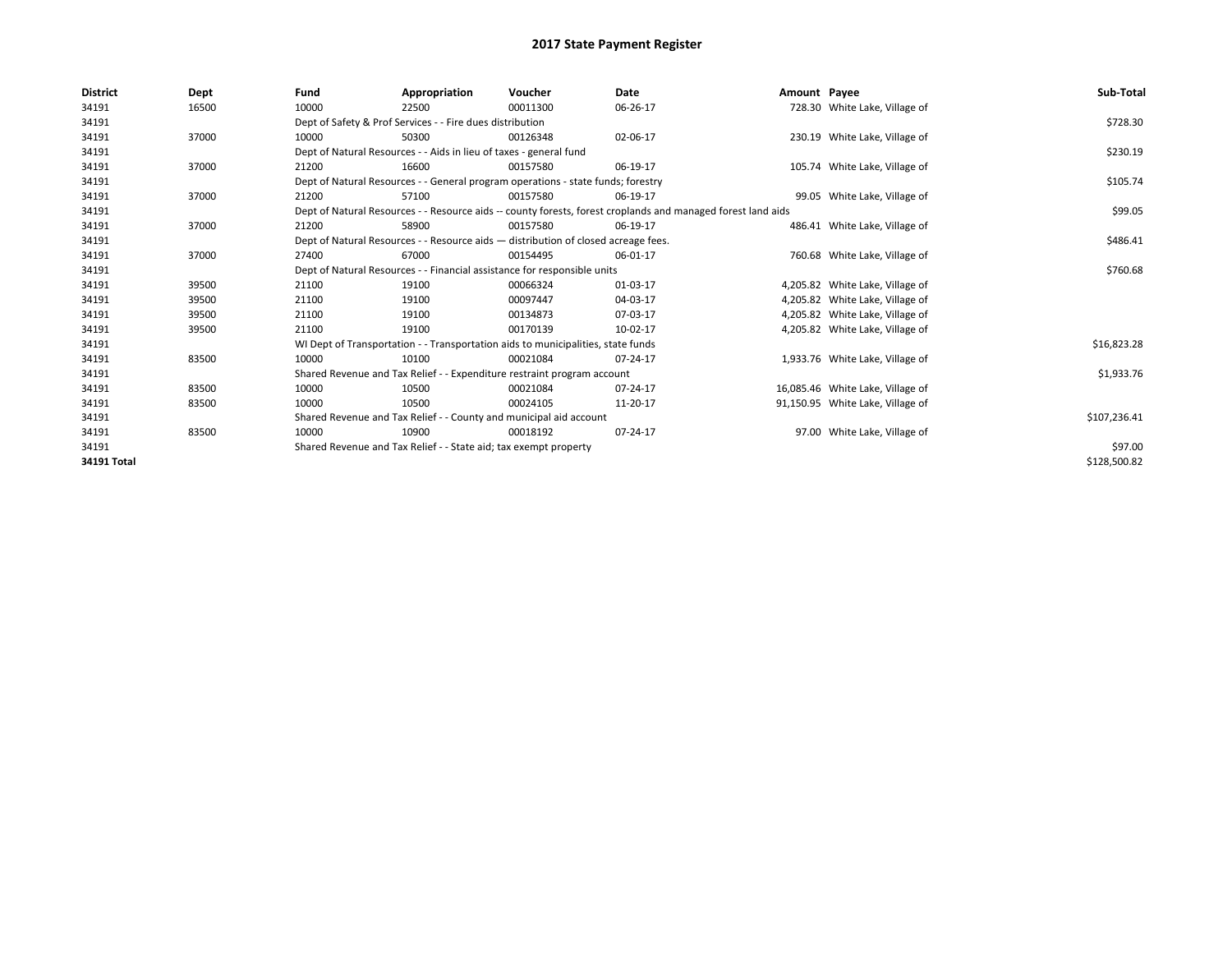| <b>District</b> | Dept  | Fund                          | Appropriation                                                                    | Voucher                              | Date     | Amount Payee |                             | Sub-Total      |
|-----------------|-------|-------------------------------|----------------------------------------------------------------------------------|--------------------------------------|----------|--------------|-----------------------------|----------------|
| 34201           | 16500 | 10000                         | 22500                                                                            | 00011301                             | 06-26-17 |              | 17,298.72 City Of Antigo    |                |
| 34201           |       |                               | Dept of Safety & Prof Services - - Fire dues distribution                        |                                      |          |              |                             | \$17,298.72    |
| 34201           | 37000 | 10000                         | 50300                                                                            | 00126070                             | 02-06-17 |              | 2.47 City Of Antigo         |                |
| 34201           | 37000 | 10000                         | 50300                                                                            | 00126071                             | 02-06-17 |              | 3,126.05 City Of Antigo     |                |
| 34201           |       |                               | Dept of Natural Resources - - Aids in lieu of taxes - general fund               |                                      |          |              |                             | \$3,128.52     |
| 34201           | 37000 | 27400                         | 67000                                                                            | 00154517                             | 06-01-17 |              | 57,046.99 City Of Antigo    |                |
| 34201           |       |                               | Dept of Natural Resources - - Financial assistance for responsible units         |                                      |          |              |                             | \$57,046.99    |
| 34201           | 39500 | 21100                         | 16200                                                                            | 00067366                             | 01-03-17 |              | 16,735.76 City Of Antigo    |                |
| 34201           | 39500 | 21100                         | 16200                                                                            | 00098489                             | 04-03-17 |              | 16,735.76 City Of Antigo    |                |
| 34201           | 39500 | 21100                         | 16200                                                                            | 00135915                             | 07-03-17 |              | 16,735.76 City Of Antigo    |                |
| 34201           | 39500 | 21100                         | 16200                                                                            | 00171181                             | 10-02-17 |              | 16,735.78 City Of Antigo    |                |
| 34201           |       |                               | WI Dept of Transportation - - Connecting highways aids, state funds              |                                      |          |              |                             | \$66,943.06    |
| 34201           | 39500 | 21100                         | 18500                                                                            | 00089518                             | 03-07-17 |              | 498.78 City Of Antigo       |                |
| 34201           | 39500 | 21100                         | 18500                                                                            | 00093340                             | 03-27-17 |              | 648.11 City Of Antigo       |                |
| 34201           | 39500 | 21100                         | 18500                                                                            | 00093341                             | 03-27-17 |              | 695.47 City Of Antigo       |                |
| 34201           | 39500 | 21100                         | 18500                                                                            | 00099966                             | 03-28-17 |              | 875.94 City Of Antigo       |                |
| 34201           | 39500 | 21100                         | 18500                                                                            | 00112562                             | 05-09-17 |              | 894.00 City Of Antigo       |                |
| 34201           | 39500 | 21100                         | 18500                                                                            | 00124817                             | 06-14-17 |              | 3,612.30 City Of Antigo     |                |
| 34201           | 39500 | 21100                         | 18500                                                                            | 00136119                             | 06-29-17 |              | 1,879.42 City Of Antigo     |                |
| 34201           | 39500 | 21100                         | 18500                                                                            | 00153514                             | 08-14-17 |              | 3,701.11 City Of Antigo     |                |
| 34201           | 39500 | 21100                         | 18500                                                                            | 00153515                             | 08-14-17 |              | 1,553.03 City Of Antigo     |                |
| 34201           | 39500 | 21100                         | 18500                                                                            | 00168804                             | 10-02-17 |              | 8,038.92 City Of Antigo     |                |
| 34201           | 39500 | 21100                         | 18500                                                                            | 00182411                             | 10-26-17 |              | 986.29 City Of Antigo       |                |
| 34201           | 39500 | 21100                         | 18500                                                                            | 00198983                             | 12-11-17 |              | 3,134.14 City Of Antigo     |                |
| 34201           | 39500 | 21100                         | 18500                                                                            | 00201828                             | 12-19-17 |              | 3,274.71 City Of Antigo     |                |
| 34201           |       |                               | WI Dept of Transportation - - Highway safety, local assistance, federal funds    |                                      |          |              |                             | \$29,792.22    |
| 34201           | 39500 | 21100                         | 19100                                                                            | 00066325                             | 01-03-17 |              | 101,116.12 City Of Antigo   |                |
| 34201           | 39500 | 21100                         | 19100                                                                            | 00097448                             | 04-03-17 |              | 101,116.12 City Of Antigo   |                |
| 34201           | 39500 | 21100                         | 19100                                                                            | 00134874                             | 07-03-17 |              | 101,116.12 City Of Antigo   |                |
| 34201           | 39500 | 21100                         | 19100                                                                            | 00170140                             | 10-02-17 |              | 101,116.15 City Of Antigo   |                |
| 34201           |       |                               | WI Dept of Transportation - - Transportation aids to municipalities, state funds |                                      |          |              |                             | \$404,464.51   |
| 34201           | 43500 | 10000                         | 11900                                                                            | 00152318                             | 09-01-17 |              | 3,798.03 City Of Antigo     |                |
| 34201           |       |                               | Department of Health Services - - Emergency medical services; aids               |                                      |          |              |                             | \$3,798.03     |
| 34201           | 43500 | 00005                         | 16300                                                                            | 01LGS                                | 11-17-17 |              | 39,566.04 City Of Antigo    |                |
| 34201           |       |                               | Department of Health Services - - Guardianship grant program                     |                                      |          |              |                             | \$39,566.04    |
| 34201           | 45500 | 10000                         | 22100                                                                            | 00035872                             | 10-13-17 |              | 20.00 City Of Antigo        |                |
| 34201           |       |                               | Department of Justice - - Crime laboratories; deoxyribonucleic acid analysis     |                                      |          |              |                             | \$20.00        |
| 34201           | 45500 | 10000                         | 23100                                                                            | 00039550                             | 12-21-17 |              | 2,240.00 City Of Antigo     |                |
| 34201           |       |                               | Department of Justice - - Law enforcement training fund, local assistance        |                                      |          |              |                             | \$2,240.00     |
| 34201           | 83500 | 10000                         | 10100                                                                            | 00021085                             | 07-24-17 |              | 120,603.77 City Of Antigo   |                |
| 34201           |       |                               | Shared Revenue and Tax Relief - - Expenditure restraint program account          |                                      |          |              |                             | \$120,603.77   |
| 34201           | 83500 | 10000                         | 10500                                                                            | 00021085                             | 07-24-17 |              | 420,178.89 City Of Antigo   |                |
| 34201           | 83500 | 10000                         | 10500                                                                            | 00024106                             | 11-20-17 |              | 2,341,447.64 City Of Antigo |                |
| 34201           |       | Shared Revenue and Tax Relief |                                                                                  | - - County and municipal aid account |          |              |                             | \$2,761,626.53 |
| 34201           | 83500 | 10000                         | 10900                                                                            | 00018193                             | 07-24-17 |              | 18,293.00 City Of Antigo    |                |
| 34201           | 83500 | 10000                         | 10900                                                                            | 00019832                             | 07-24-17 |              | 49,946.00 City Of Antigo    |                |
| 34201           |       |                               | Shared Revenue and Tax Relief - - State aid; tax exempt property                 |                                      |          |              |                             | \$68,239.00    |
| 34201           | 83500 | 10000                         | 11000                                                                            | 00021085                             | 07-24-17 |              | 4,766.45 City Of Antigo     |                |
| 34201           | 83500 | 10000                         | 11000                                                                            | 00024106                             | 11-20-17 |              | 27,096.45 City Of Antigo    |                |
| 34201           |       | 10000                         | Shared Revenue and Tax Relief - - Public utility distribution account<br>50100   | 00015303                             |          |              |                             | \$31,862.90    |
| 34201           | 83500 |                               |                                                                                  |                                      | 01-31-17 |              | 5,590.42 City Of Antigo     |                |
| 34201           |       |                               | Shared Revenue and Tax Relief - - Payments for municipal services                |                                      |          |              |                             | \$5,590.42     |